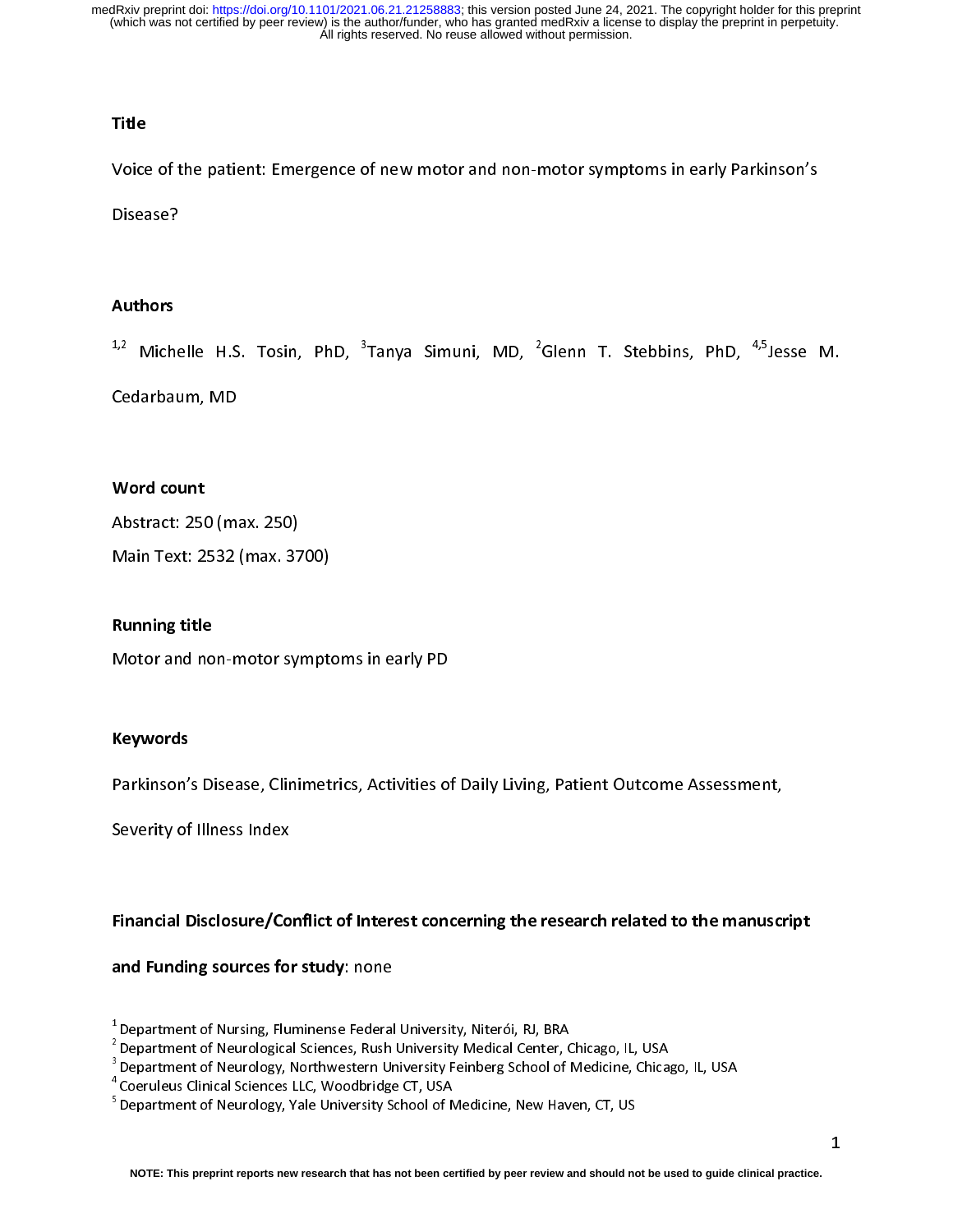/<br>(<br>。 2 Objective<br>3 an outcol<br>4 Methods<br>5 and Effica

- 2 Objective: To explore the USE of the USE of the USE of the disease.<br>2 Objective: To explore the utility of the utility of the USE of the USE of the USE of the USE of the USE of the USE of the USE of the USE of the USE of
- 
- 3 Methods: We analyzed data from MDS-UPDRS Part IB and P<br>3 and Efficacy Assessment of Isradipine for PD (STEADY-PD3) s<br>5 follow-up over two years. We divided the sample into categ.<br>7 and 12-months, and 13 and 24-months) an 4 Arenald Efficacy Assessment of Isradipine for PD (STEADY-PD3) study, with at least one annual<br>4 Tollow-up over two years. We divided the sample into categories of follow-up visit (between 0<br>4 Tollow-up over two years. We follow-up over two years. We divided the sample into categories of follow-up visit (betwee<br>and 12-months, and 13 and 24-months) and the number of ES for each part of the scale<br>between participants who started symptomatic t
- 
- and 12-months, and 13 and 24-months) and the number of ES for each part of the scale<br>between participants who started symptomatic treatment and those who did not (STx-yes/no)<br>We assessed ES differences between participants 7 between participants who started symptomatic treatment and those who did not (STx-y<br>13 All We assessed ES differences between participants STx in each follow-up visit using Mann<br>14 All Whitney U test, and the Kaplan-Meie
- 
- 
- 8 Between participants who started symptomatic treatment and those who and those who started symptomatic Whitney U test, and the Kaplan-Meier analyses.<br>8 Between participants who did not variable who did not (STX-yes).<br>8 R
- Results: Of 331 participants observed for month:<br>12 (55%) started STx. For Part IB, the median numb<br>13 STx groups (Z=-0.86, p = 0.39), while for Part 2, t<br>14 STx-ves group (Z=-2.38, p=0.02). Of 148 participa 12 (55%) started STx. For Part IB, the median number of ES did not significantly differ between<br>13 STx groups (Z=-0.86, p = 0.39), while for Part 2, the number of ES was significantly higher for<br>14 STx-yes group (Z=-2.38,
- 9 STx groups ( $Z = -0.86$ ,  $p = 0.39$ ), while for Part 2, the number of ES was significantly higher for the 13 STx groups (Z=-0.86, p = 0.39), while for Part 2, the number of ES was significantly higher for the<br>14 STx-yes group (Z=-2.38, p=0.02). Of 148 participants who continued to be observed for months<br>15 13 to 24, 114 (77%)
- 
- 
- 14 STx-yes group (Z=-2.38, p=0.02). Of 148 participants who continued to be observed for months<br>15 13 to 24, 114 (77%) developed ES, and 62 (42%) started STx. For Part IB, the median number of<br>16 ES did not significantly 14 STx-yes group (Z=-2.38, p=0.02). Of 148 participants who continued to be observed for months 16 ES did not significantly differ between the STx groups (Z=-0.33, p = 0.74), while for Part 2, the<br>
17 number of ES was significantly higher for the STx-yes group (Z=-2.25, p=0.02).<br>
18 Conclusions: Assessing ES among p
- 
- 16 Es did not significantly higher for the STx-yes group (Z=-2.25, p=0.02).<br>
16 Conclusions: Assessing ES among patient-reported experiences of daily living may provide a<br>
19 Useful marker for tracking PD progression. 18 Conclusions: Assessing ES among patient-reported experiences of daily living r<br>19 useful marker for tracking PD progression.
- 19 Conclusions: Assessing Conclusions: Assessing the data of the data of the data of the data of the data of the data of the data of the data of data of the data of the data of the data of the data of the data of the data 19 useful marker for tracking PD progression.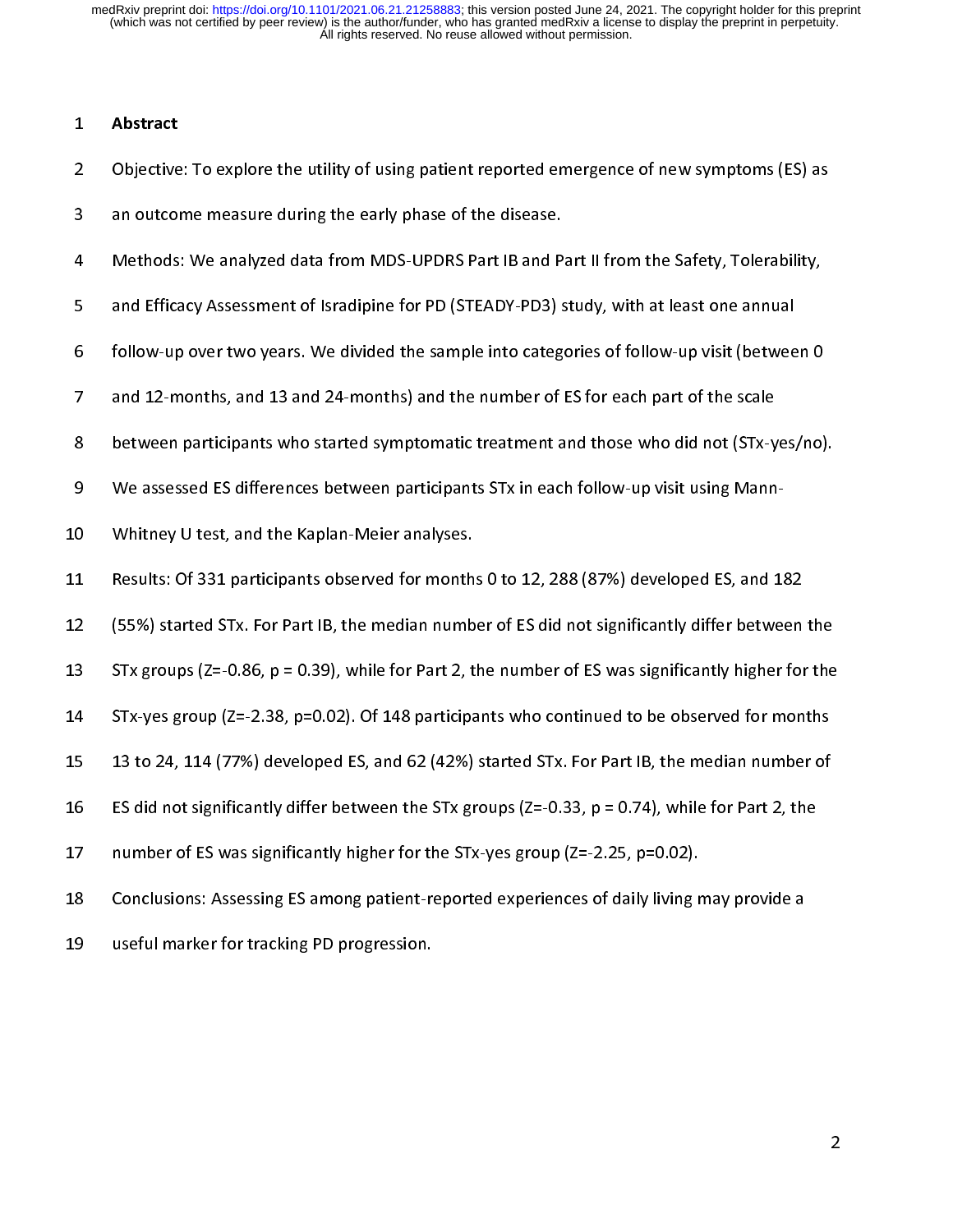$\begin{array}{c} \n\blacksquare \quad \blacksquare \quad \blacksquare \quad \blacksquare \quad \blacksquare \quad \blacksquare \quad \blacksquare \quad \blacksquare \quad \blacksquare \quad \blacksquare \quad \blacksquare \quad \blacksquare \quad \blacksquare \quad \blacksquare \quad \blacksquare \quad \blacksquare \quad \blacksquare \quad \blacksquare \quad \blacksquare \quad \blacksquare \quad \blacksquare \quad \blacksquare \quad \blacksquare \quad \blacksquare \quad \blacksquare \quad \blacksquare \quad \blacksquare \quad \blacksquare \quad \blacksquare \quad \blacksquare \quad \blacksquare \quad \blacksquare \quad \blacksquare \quad \blacksquare \quad \blacksquare \quad \$ 20 Introduction<br>21 The Braak hyp<br>22 brain become<br>23 behavioral ch<br>24 most patients 22 brain become progressively invaded by the neurodegenerative process which manifests in<br>23 behavioral changes<sup>1</sup>. Although the clinical impact of PD is physically and visually obvious to<br>24 most patients in the early st 22 behavioral changes<sup>1</sup>. Although the clinical impact of PD is physically and visually obvious to<br>24 most patients in the early stages of the disease, we do not have sensitive tools to assess dis<br>25 progression specifical behavioral changes <sup>+</sup>. Although the clinical impact of PD is physically and visually obvious to<br>
24 most patients in the early stages of the disease, we do not have sensitive tools to assess dise<br>
25 progression specifica 25 progression specifically in early PD<sup>2-4</sup>. Currently, to assess progression we rely mainly on<br>26 observations of symptoms and functionality, measured with clinician completed scales and<br>27 patient self-report measures <sup></sup> progression specifically in early PD<sup>24</sup>. Currently, to assess progression we rely mainly on<br>26 observations of symptoms and functionality, measured with clinician completed scales ar<br>27 patient self-report measures <sup>5,6</sup>. patient self-report measures <sup>5,6</sup>. The progression of functional impairment over the course of<br>28 the disease, especially in its earliest stages, seems almost imperceptible as measured by the<br>29 current scales. However, i patient self-report measures <sup>5,6</sup>. The progression of functional impairment over the course of<br>the disease, especially in its earliest stages, seems almost imperceptible as measured by the<br>current scales. However, in dail 29 current scales. However, in daily practice, clinicians and researchers are commonly struck by<br>20 patient statements such as: "Last time I saw you I could do "X", but now I can't (or I need hel<br>21 or it takes me longer)" 29 patient statements such as: "Last time I saw you I could do "X", but now I can't (or I need help<br>29 or it takes me longer)". Disease progression, as viewed through this patient-centric lens of ev<br>29 accumulating milesto or it takes me longer)". Disease progression, as viewed through this patient-centric lens of ever<br>accumulating milestones of difficulty to the point of failure, is not a linear process, but a<br>stepwise, saltatory decline, w 33 stepwise, saltatory decline, with emerging symptoms (ES) or impairments piling on the o<br>34 after another <sup>7,8</sup>.<br>35 Measuring the impact of therapies designed to slow disease progression is thus rendered<br>36 extremely cha

35 Measuring the impact of therapies designed to slow disease progression is thus rendered 33 step master and the impact of therapies designed to slow disease progression is thus rendered<br>35 Measuring the impact of therapies designed to slow disease progression is thus rendered<br>36 extremely challenging, with att 34 after another 110.<br>35 Measuring the im<br>36 extremely challer<br>37 and statistical sig<br>38 progression rate Extremely challenging, with attempts from clinical trials to assess the clinical meaningfulness and statistical significance of interventions that might reduce by 30-50% an average disease progression rate of 5% per year. 37 and statistical significance of interventions that might reduce by 30-50% an average disease<br>38 progression rate of 5% per year. In this sense, determining how the measurement ES can<br>39 outline the course of the diseas 38 progression rate of 5% per year. In this sense, determining how the measurement ES can<br>39 outline the course of the disease, especially in patients with PD at an early stage, will contrib<br>30 to the development of new he 39 outline the course of the disease, especially in patients with PD at an early stage, will cont<br>
40 to the development of new health technologies based on patient centered outcomes  $9,10$ . 39 to the development of new health technologies based on patient centered outcomes  $9,10$ .<br>3 to the development of new health technologies based on patient centered outcomes  $^{7.2}$ .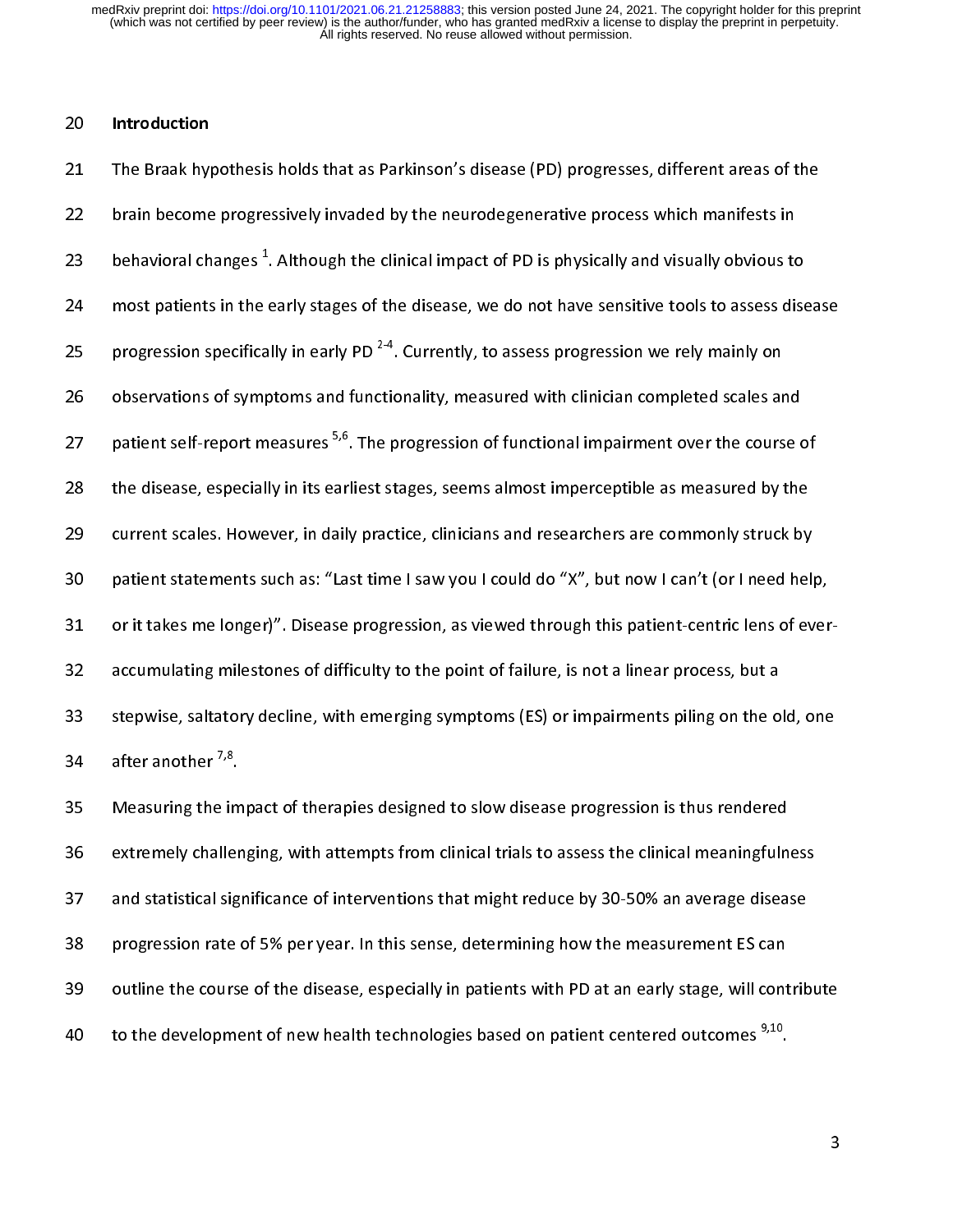| 41 | A similar initiative in patients with early Alzheimer's disease tracked the appearance of new               |  |  |  |  |  |  |  |  |
|----|-------------------------------------------------------------------------------------------------------------|--|--|--|--|--|--|--|--|
| 42 | neuropsychiatric symptoms, suggesting clinical relevance when associated with increased                     |  |  |  |  |  |  |  |  |
| 43 | morbidity <sup>11</sup> . In our study, we aimed to explore the utility of assessing ES impacting the daily |  |  |  |  |  |  |  |  |
| 44 | experiences of patients with early PD, as measured by the Movement Disorder Society-                        |  |  |  |  |  |  |  |  |
| 45 | sponsored revision of the Unified Parkinson's Disease Rating Scale (MDS-UPDRS) Part IB and II               |  |  |  |  |  |  |  |  |
| 46 | in relation to the initiation of antiparkinson therapy (STx), as a potentially novel patient                |  |  |  |  |  |  |  |  |
| 47 | relevant outcome measure during the early phase of the disease.                                             |  |  |  |  |  |  |  |  |
| 48 |                                                                                                             |  |  |  |  |  |  |  |  |
| 49 | <b>Methods</b>                                                                                              |  |  |  |  |  |  |  |  |
| 50 | We analyzed data from the Safety, Tolerability, and Efficacy Assessment of Isradipine for PD                |  |  |  |  |  |  |  |  |
| 51 | (STEADY-PD) study, a multicenter, randomized, parallel-group, double-blind, placebo-controlled              |  |  |  |  |  |  |  |  |
| 52 | trial (ClinicalTrials.gov: NCT02168842). The aims and methods of the STEADY-PD study have                   |  |  |  |  |  |  |  |  |
| 53 | been published elsewhere $^{12}$ , as well as results $^{13}$ .                                             |  |  |  |  |  |  |  |  |
| 54 | Data and Sample                                                                                             |  |  |  |  |  |  |  |  |
| 55 | From the enrolled cohort of 336 participants of the STEADY-PD dataset, we limited the sample                |  |  |  |  |  |  |  |  |
| 56 | to PD participants with complete data from MDS-UPDRS Part IB (Non-motor Aspects of                          |  |  |  |  |  |  |  |  |
| 57 | Experiences of Daily Living) and Part II (Motor Aspects of Experiences of Daily Living), and with           |  |  |  |  |  |  |  |  |
| 58 | at least one annual follow-up for two years, totaling 331 participants.                                     |  |  |  |  |  |  |  |  |
| 59 | Because the outcome of the STEADY-PD study showed no effect of the investigative agent, in                  |  |  |  |  |  |  |  |  |
| 60 | our analysis we combined participants receiving both placebo and active treatment.                          |  |  |  |  |  |  |  |  |
| 61 | <b>Outcomes</b>                                                                                             |  |  |  |  |  |  |  |  |
|    |                                                                                                             |  |  |  |  |  |  |  |  |
|    | 4                                                                                                           |  |  |  |  |  |  |  |  |
|    |                                                                                                             |  |  |  |  |  |  |  |  |

61 Outcomes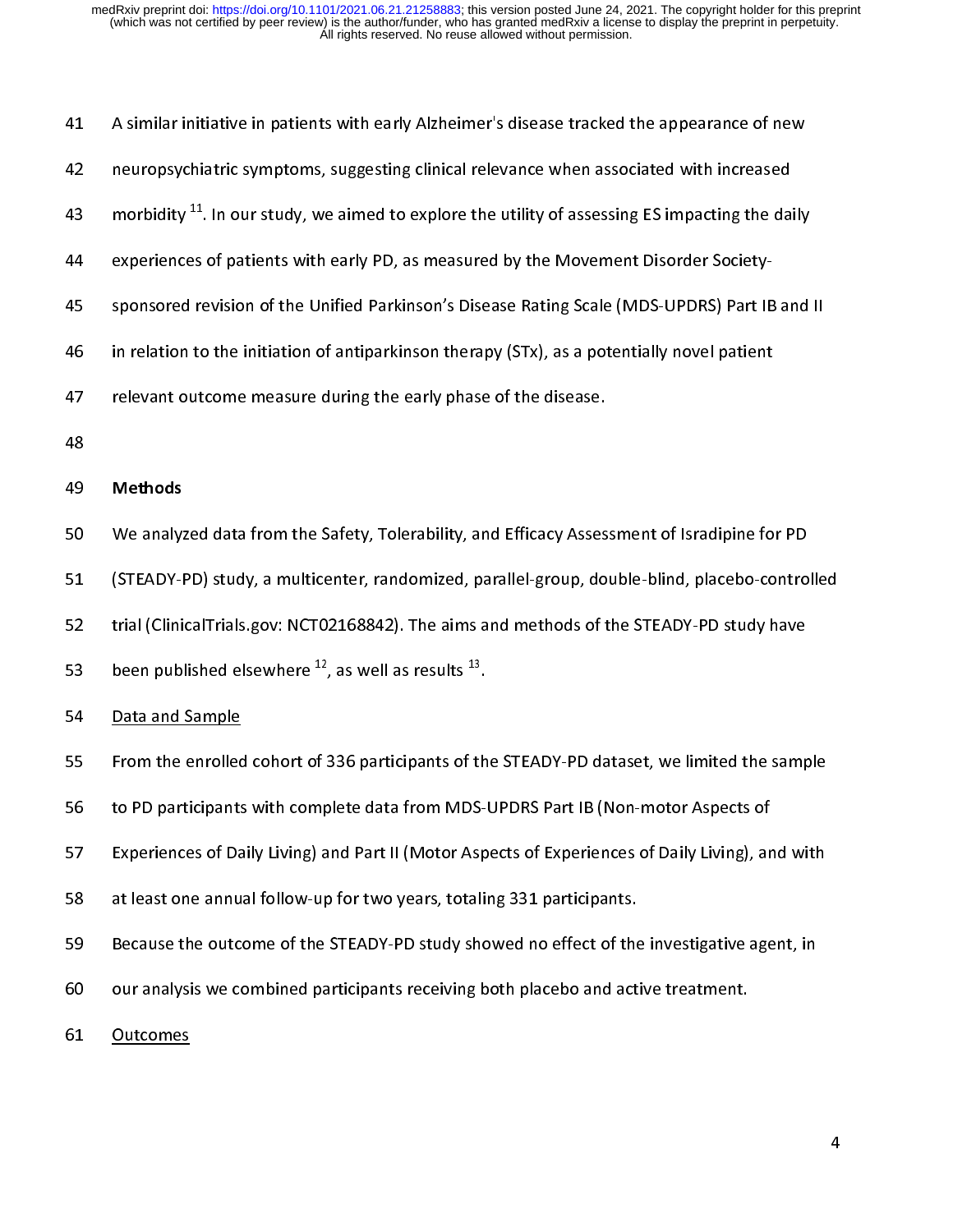| 62 | Our primary outcome was ES for participants during the course of the study. To perform this       |
|----|---------------------------------------------------------------------------------------------------|
| 63 | analysis, we divided the sample into categories according to the period of the follow-up visit,   |
| 64 | initiation of antiparkinson treatment or not (STx-yes or STx-no) during the observation period,   |
| 65 | and the presence of ES. We used STx as a proxy of patient- and clinician-perceived disease        |
| 66 | progression. We analyzed these outcomes for each part of the scale.                               |
| 67 | We separated the follow-up visits in two distinct periods: the first observation period was when  |
| 68 | the participants were evaluated between baseline and 12 months, and the second observation        |
| 69 | period was when the participants were evaluated between 13 months and 24 months.                  |
| 70 | To assign STx categories, we used the date when antiparkinson therapy was initiated (the visit    |
| 71 | day) and analyzed it according to the time interval between follow-up visits. For example, if the |
| 72 | subject started antiparkinson therapy on day 105 of the study, he was allocated to the first      |
| 73 | observation period between baseline and 12 months to the "STx-yes" group for the entire           |
| 74 | interval. If a participant started antiparkinson therapy on day 400 of the study, he was          |
| 75 | allocated to the second treatment period between 13 and 24 months.                                |
| 76 | We defined ES as the occurrence of a new symptom between the beginning of each period and         |
| 77 | the follow-up visit. For example, participants who were scored as zero on any given item on the   |
| 78 | MDS-UPDRS at the baseline and had any score other than zero at 12 months, were classified as      |
| 79 | having an ES. Those who were scored zero at the baseline, zero at 13 months and any score         |
| 80 | different from zero at 24 months were classified as having ES in the period between 13 months     |
| 81 | and 24 months.                                                                                    |
| 82 | <b>Statistical Analyses</b>                                                                       |
|    |                                                                                                   |
|    | 5                                                                                                 |
|    |                                                                                                   |

82 Statistical Analyses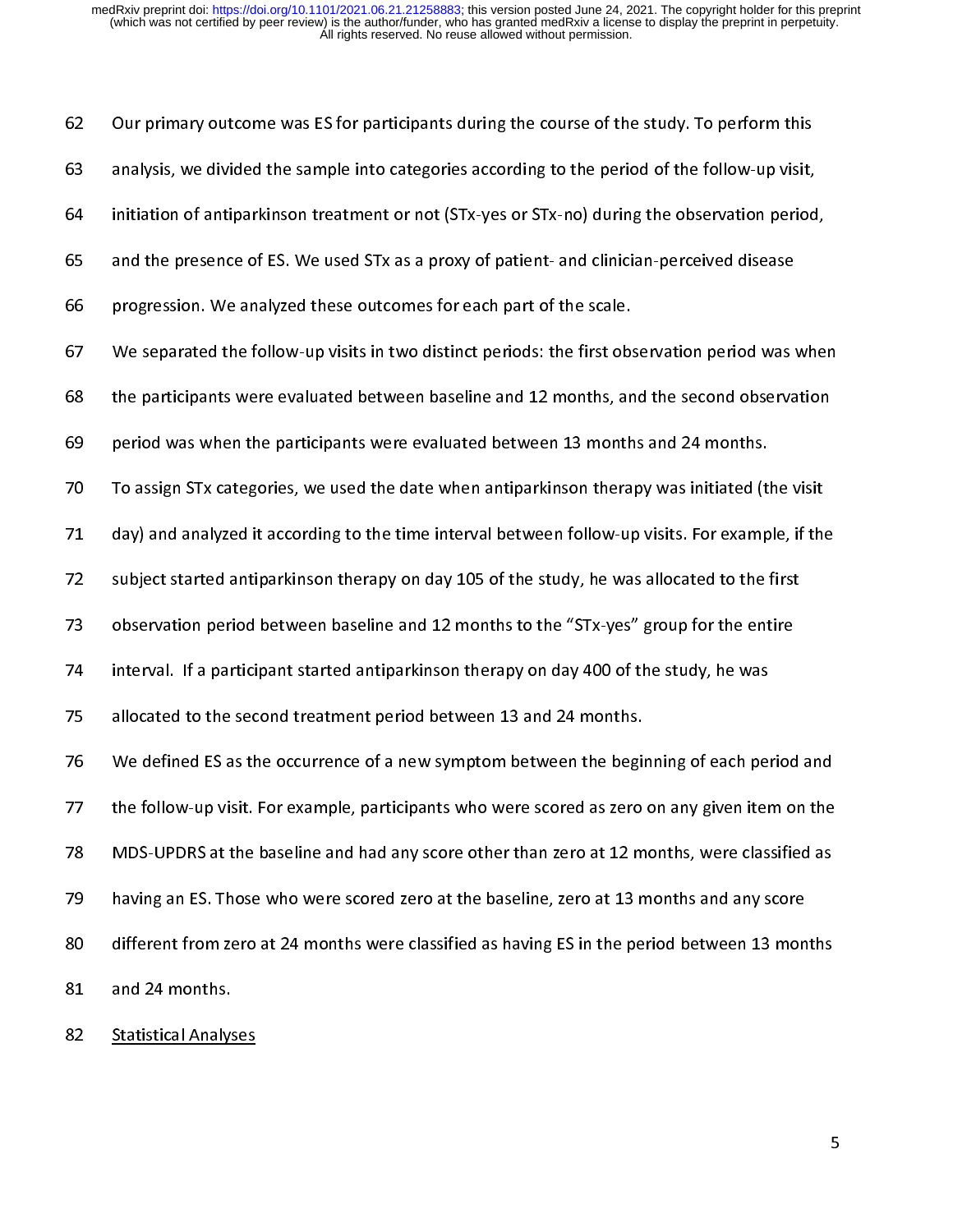| 83  | We used tables and histograms with distribution of frequencies, medians, and percentages to      |  |  |  |  |  |  |  |  |
|-----|--------------------------------------------------------------------------------------------------|--|--|--|--|--|--|--|--|
| 84  | summarize the descriptive statistics. Comparison ES between participant starting                 |  |  |  |  |  |  |  |  |
| 85  | antiparksonian therapy (STx-yes) and those not on antiparkinsonian therapy (STx-no) were         |  |  |  |  |  |  |  |  |
| 86  | conducted as binomial tests. Mann-Whitney U test was used to compare differences between         |  |  |  |  |  |  |  |  |
| 87  | the two groups of participants with or without ES, regardless of STx status. Survival            |  |  |  |  |  |  |  |  |
| 88  | distributions for ES vs non-ES groups were analyzed using Kaplan-Meier curves. Statistical       |  |  |  |  |  |  |  |  |
| 89  | significance was set at alpha < 0.05 and analyses were corrected for multiple comparisons,       |  |  |  |  |  |  |  |  |
| 90  | where appropriate, using a Bonferroni correction. Finally, we estimated required sample size to  |  |  |  |  |  |  |  |  |
| 91  | detect at least a 30% change in ES over a 12-month period. All statistical analyses were         |  |  |  |  |  |  |  |  |
| 92  | performed using SPSS <sup>®</sup> Statistics version 26 (IBM reference)                          |  |  |  |  |  |  |  |  |
| 93  |                                                                                                  |  |  |  |  |  |  |  |  |
| 94  | Results                                                                                          |  |  |  |  |  |  |  |  |
| 95  | At baseline, the 331 STEADY-PD participants included in this study had a mean age of 62.4 years  |  |  |  |  |  |  |  |  |
| 96  | $(± 9.0)$ , with a preponderance of males (72%). The mean disease duration from diagnosis was    |  |  |  |  |  |  |  |  |
| 97  | 10 months $(+ 8.8)$ , and the Hoehn and Yahr stage median score was 2 (ranging from 0 to 3). The |  |  |  |  |  |  |  |  |
| 98  | mean total for the Motor Examination (Part III) of the MDS-UPDRS was 25.4 (SD 10.4). For the     |  |  |  |  |  |  |  |  |
| 99  | MDS-UPDRS Parts that were analyzed for this study (Parts IB and II) the means were 4.1 (SD       |  |  |  |  |  |  |  |  |
| 100 | 3.02) and 5.24 (SD 3.95).                                                                        |  |  |  |  |  |  |  |  |
| 101 | Of 331 participants observed in the first treatment period, 288 (87%) developed ES and 182       |  |  |  |  |  |  |  |  |
| 102 | (55.0%) were STx-yes (p=0.078). Of 149 participants in the second treatment period one patient   |  |  |  |  |  |  |  |  |
| 103 | had missing values. Of the 148 remaining participants in the second treatment period 114 (77%)   |  |  |  |  |  |  |  |  |
| 104 | developed ES, and 62 (42%) were STx-yes (p=0.058) (Table 1).                                     |  |  |  |  |  |  |  |  |
|     | 6                                                                                                |  |  |  |  |  |  |  |  |
|     |                                                                                                  |  |  |  |  |  |  |  |  |
|     |                                                                                                  |  |  |  |  |  |  |  |  |

104 developed ES, and 62 (42%) were STx-yes (p=0.058) (Table 1).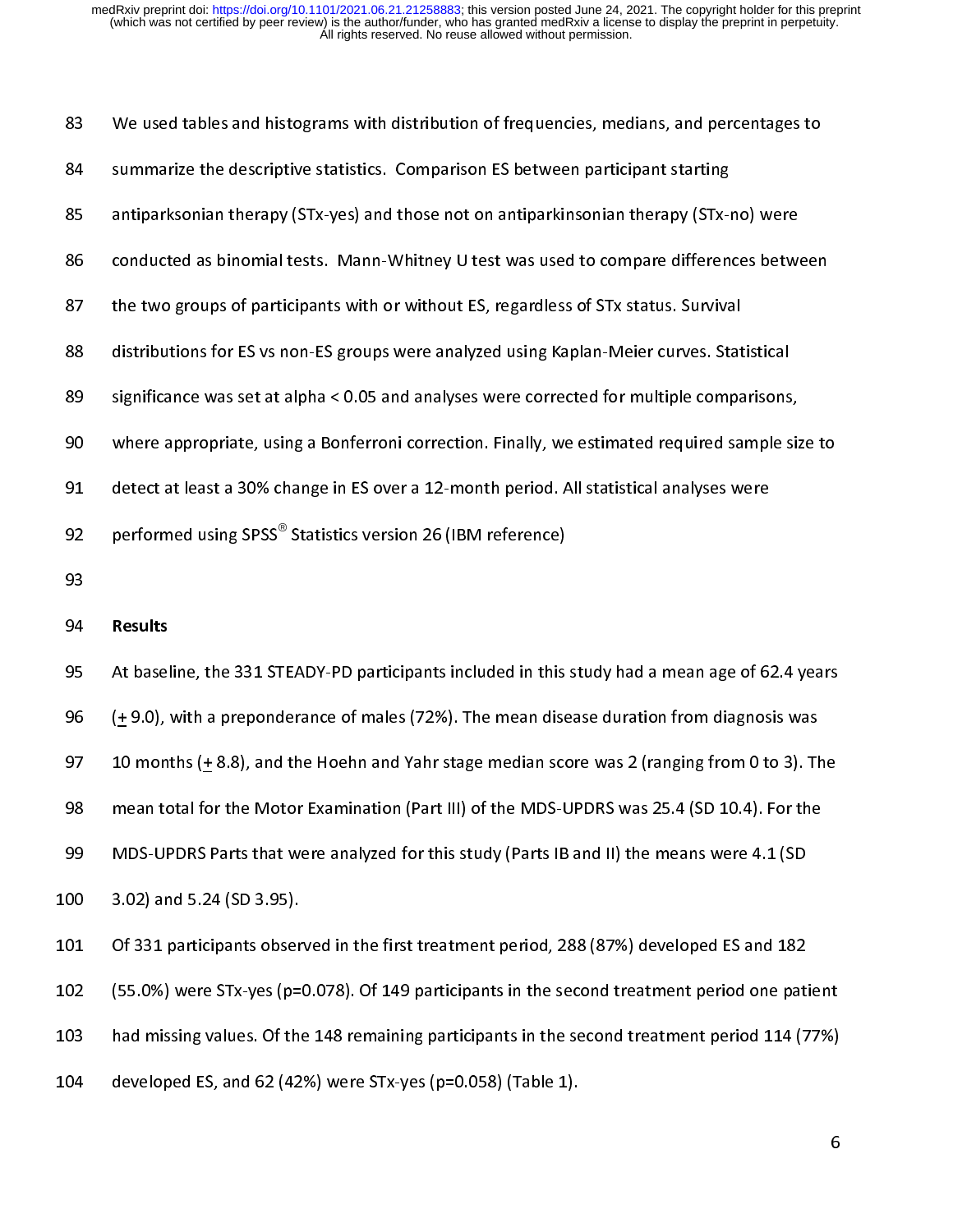||<br>|<br>|<br>| 105 106 participant separately for MDS-UPDRS Parts IB, II and for Parts 1B and II combined.<br>
107 Of the seven symptoms assessed by Part IB of the MDS-UPDRS there was a median ES of<br>
108 (range = 0 – 4) in the STx-yes subsampl 107 Of the seven symptoms assessed by Part IB of the MDS-UPDRS there was a median<br>108 (range = 0 – 4) in the STx-yes subsample in first period with an average of ES per pa<br>109 0.98. In the second period, the median remain 108 (range =  $0 - 4$ ) in the STx-yes subsample in first period with an average of ES per participan<br>109 0.98. In the second period, the median remained at 1 for the STx-yes subsample, but the ra<br>110 of ES increased to  $0 -$ 109 0.98. In the second period, the median remained at 1 for the STx-yes subsample, but the range<br>110 of ES increased to 0 – 5 with an average of ES per participant of 0.60. There was no significant<br>111 difference between 110 of ES increased to 0 – 5 with an average of ES per participant of 0.60. There was no significant<br>111 difference between the number of participants with ES on Part IB in the STx-yes and STx-no<br>112 groups in both periods 111 difference between the number of participants with ES on Part IB in the STx-yes and STx-no<br>112 groups in both periods (p=0.069 on the first treatment period and p=0.162 on the second<br>113 treatment period). Also, ES of groups in both periods (p=0.069 on the first treatment period and p=0.162 on the second<br>113 treatment period). Also, ES of the Part IB were not significantly different between the STx-ye<br>114 and STx-no groups for either t 113 treatment period). Also, ES of the Part IB were not significantly different between the STx-<br>114 and STx-no groups for either treatment period (Z=-0.86, p=0.39 on the first treatment per<br>115 and Z=-0.33, p=0.74 on the and STx-no groups for either treatment period (Z=-0.86, p=0.39 on the first treatment period<br>
115 and Z=-0.33, p=0.74 on the second treatment period) (Table 1), (see Supplemental 1 A and D).<br>
116 Of the thirteen symptoms a and Z=-0.33, p=0.74 on the second treatment period) (Table 1), (see Supplemental 1 A and D)<br>116 Of the thirteen symptoms assessed by Part II of the MDS-UPDRS, we found a median ES of 2<br>117 (range 0 - 7) in the STx-yes subs 116 of the thirteen symptoms assessed by Part II of the MDS-UPDRS, we found a median ES of 2<br>117 (range 0 - 7) in the STx-yes subsample for both follow-up periods, with an average of ES per<br>118 participant of 2.12 in the f 117 (range 0 - 7) in the STx-yes subsample for both follow-up periods, with an average of ES per<br>118 participant of 2.12 in the first treatment period and 1.94 in the second treatment period. The<br>119 was a significant dif participant of 2.12 in the first treatment period and 1.94 in the second treatment period. Th<br>
118 was a significant difference between the number of participants with ES in the STx-yes and S<br>
120 no groups in the first tr was a significant difference between the number of participants with ES in the STx-yes and STx-<br>120 no groups in the first treatment period year (p=0.037) but not in the second treatment period<br>121 (p=0.547). Most particip 121 (p=0.547). Most participants had 0 or 1 ES in both the STx-yes and STx-no groups. However,<br>122 there was a significant difference in the prevalence of ES when the therapeutic groups were<br>123 compared in the two periods there was a significant difference in the prevalence of ES when the therapeutic groups were<br>
123 compared in the two periods (Z=-2.38, p=0.02 for the first treatment period and Z=-2.25, p=<br>
124 for the second treatment per 123 compared in the two periods (2=-2.38, p=0.02 for the first treatment period and 2=-2.25, p=0.<br>124 for the second treatment period) (Table 1), (see Supplemental 1 B and E).<br>125 When we considered all 20 items of Parts 123 compared in the two periods ( $Z=-2.38$ , p=0.02 for the first treatment period and  $Z=-2.25$ , p=0.02 124 for the second treatment period (Table 1), (see Supplemental 1 B and E).<br>125 When we considered all 20 items of Parts IB and II of the MDS-UPDRS combined, we found a<br>126 median of 3 ES (range 0-11) in the STx-yes subsa 125 When we considered all 20 items of Parts IB and II of the MDS-UPDRS com<br>126 median of 3 ES (range 0-11) in the STx-yes subsample in first period with a 126 median of 3 ES (range 0-11) in the STx-yes subsample in first period with an average of ES per<br>126 median of 3 ES (range 0-11) in the STx-yes subsample in first period with an average of ES per

 $12.6$  median of 3  $\pm$  yes subsample in first period with an average of ES period with an average of ES period with an average of ES period with an average of ES period with an average of ES period with an average of ES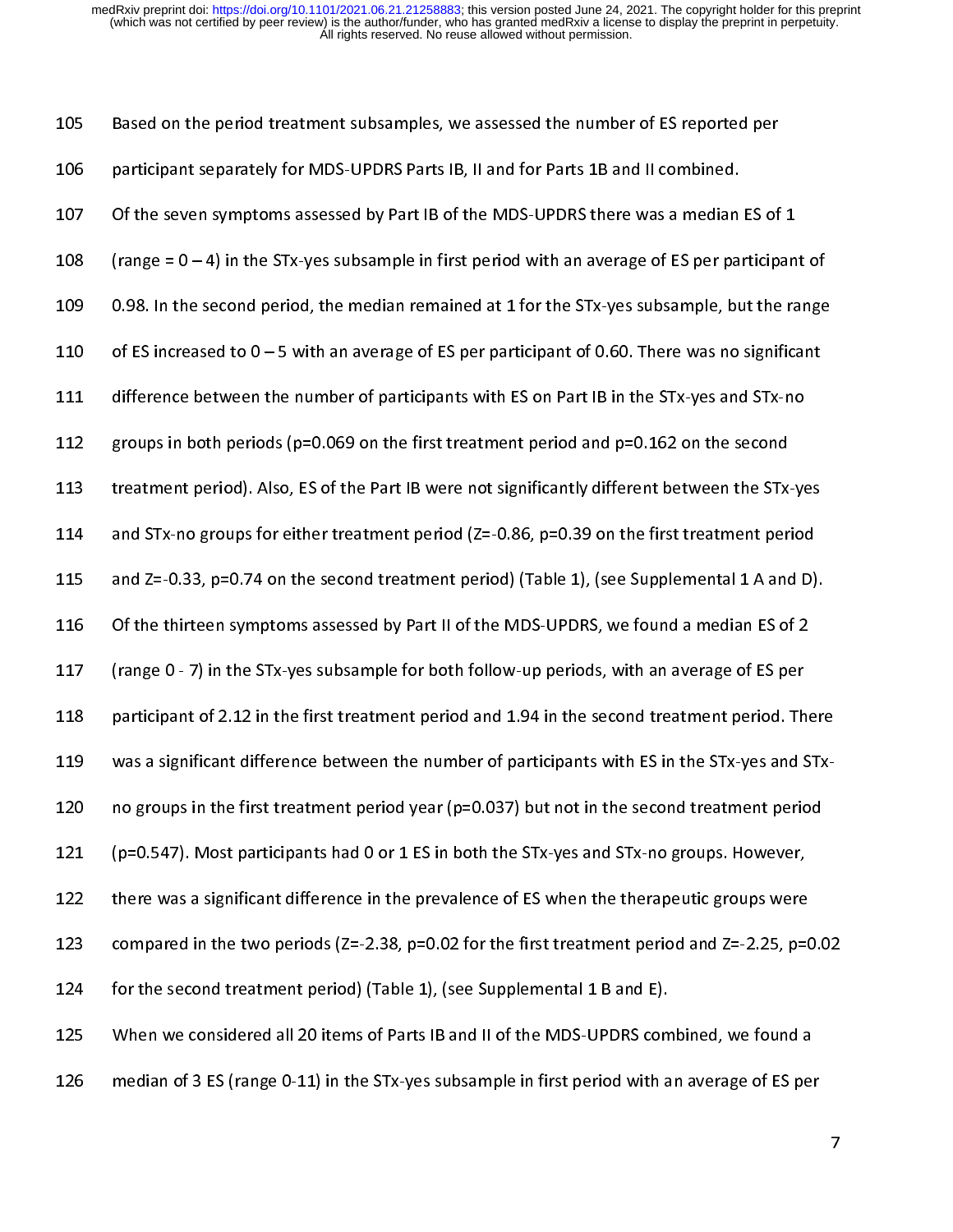| 127 | participant of 3.1, and a median of 3 (range 0-12) in the second treatment period with an            |
|-----|------------------------------------------------------------------------------------------------------|
| 128 | average of ES per participant of 2.53. There was significant difference between the number of        |
| 129 | ES in the STx-yes and STx-no groups only in the first treatment period (Z=-2.19, p=0.039). There     |
| 130 | was a significant preponderance of participants in the STx-no subsample with two ES in the first     |
| 131 | period (26.8%, Z=-1.53 p=0.028). In the second treatment period, participants with one ES            |
| 132 | prevailed and no significance was found between the therapeutic groups (Table 1), (see               |
| 133 | Supplemental 1 C and F).                                                                             |
| 134 | Next, we analyzed the pattern of individual symptoms experienced by the groups of                    |
| 135 | participants at baseline and in the two treatment periods (Figure 1), (see Supplemental 2). Part     |
| 136 | IB (Figure 1, A) and Part II (Figures 1, B and C) item-analyses demonstrated that participants in    |
| 137 | the STx-yes group had significantly more ES related to Freezing (p=0.014), Eating Tasks              |
| 138 | (p=0.019), Walking and Balance (p=0.045) and Doing Hobbies (p=0.028) compared to the STx-no          |
| 139 | group in the first treatment period. In the second treatment period participants in the STx-yes      |
| 140 | group had significantly more ES related to Speech (p=0.002), Hygiene (p=0.007), Saliva and           |
| 141 | Drooling (p=0.043) and Eating Tasks (p=0.045) compared to the STx-no group. It should be             |
| 142 | noted, however that since MDS-UPDRS was performed only at the beginning and end of each              |
| 143 | interval, we cannot relate occurrence of ES to need for medication in this analysis.                 |
| 144 | Given these results, we were interested to see how ES might perform as a clinical trial outcome      |
| 145 | measure. We estimate that a sample size of 98 would provide 0.80 power (1- $\beta$ ) to detect a 30% |
| 146 | reduction in ES from baseline to 12-month follow-up, given an alpha of 0.05 and with equal           |
| 147 | assignment to treatment group and continuity correction when using Part IB alone. A sample           |
| 148 | size of 96 would be required for the same parameters when considering Part II alone. However,        |
|     | 8                                                                                                    |
|     |                                                                                                      |
|     |                                                                                                      |
|     |                                                                                                      |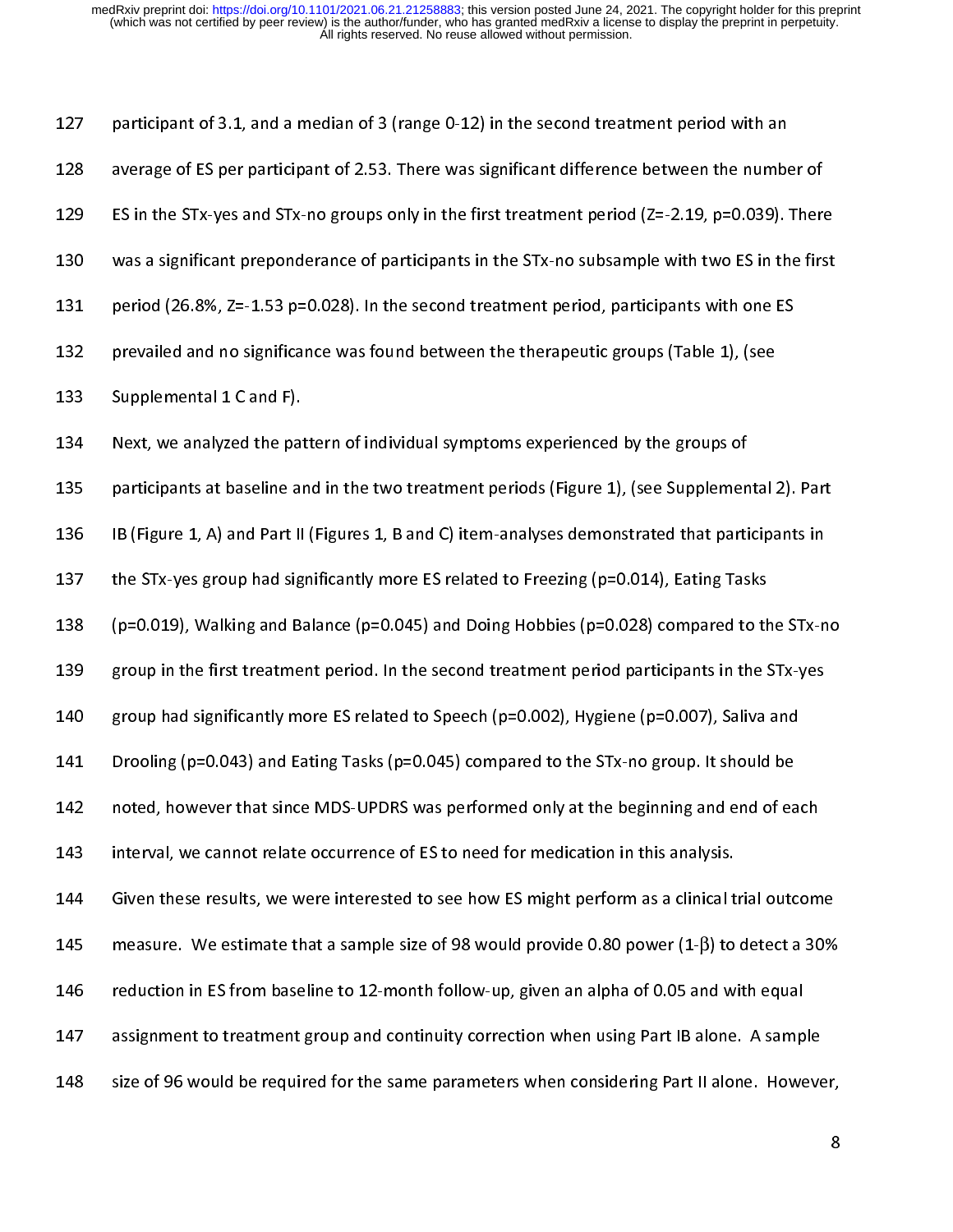$\frac{1}{2}$ 149 when both Parts IB and II are combined, a sample size of 82 would provide 0.80 power (1-β) to<br>150 detect a 30% reduction in ES given the same parameters for alpha and subject assignment.<br>151 Discussion<br>153 Kieburtz et 151<br>152 **Discussion**<br>153 Kieburtz et al. recently suggested that tracking milestones of disease progression could prov<br>154 a useful outcome measure for clinical trials of potential disease modifying therapies <sup>14</sup>. 152<br>153<br>154<br>155 152 Discussion<br>153 Kieburtz et<br>154 a useful out<br>155 However, n<br>156 significant f Kieburtz et al. recently suggested that tracking milestones of disease progression could provide<br>
a useful outcome measure for clinical trials of potential disease modifying therapies <sup>14</sup>.<br>
However, milestones previously a useful outcome measure for clinical trials of potential disease modifying therapies <sup>14</sup>.<br>155 . However, milestones previously proposed, such as need for symptomatic medication,<br>156 . significant falls, or recognizable c 156 significant falls, or recognizable cognitive impairment, either represent changes in part<br>157 status relevant to more advanced disease or represent subjective and/or socially deter<br>158 states. In early disease a milest 157 status relevant to more advanced disease or represent subjective and/or socially determined<br>158 states. In early disease a milestone-based assessment of disease progression would of<br>159 necessity need to be much more f 158 states. In early disease a milestone-based assessment of disease progression would of<br>159 necessity need to be much more fine-grained.<br>160 In this exploratory analysis we asked whether, like the Braak progression of en 159 necessity need to be much more fine-grained.<br>160 In this exploratory analysis we asked whether, like the Braak progression of engagemer<br>161 brain areas concurrent with worsening of severity of pathology, the clinical p 160 In this exploratory analysis we asked whether,<br>161 brain areas concurrent with worsening of seve<br>162 can be characterized by progressive appearance<br>163 of symptoms already present  $^{1,15}$ . Using data fr 161 brain areas concurrent with worsening of severity of pathology, the clinical progression of PD<br>162 can be characterized by progressive appearance of ES, independent of the worsening severity<br>163 of symptoms already pre 162 can be characterized by progressive appearance of ES, independent of the worsening severity<br>163 of symptoms already present <sup>1,15</sup>. Using data from Parts IB and 2 of the MDS-UPDRS in the<br>164 STEADY-PD clinical trial <sup>1</sup> 163 of symptoms already present <sup>1,15</sup>. Using data from Parts IB and 2 of the MDS-UPDRS in the<br>164 STEADY-PD clinical trial <sup>12</sup>, we found that the number of both motor and non-motor symptoms<br>165 reported by participants i of symptoms already present <sup>1,15</sup>. Using data from Parts IB and 2 of the MDS-UPDRS in the<br>164 STEADY-PD clinical trial <sup>12</sup>, we found that the number of both motor and non-motor sympt<br>165 reported by participants increase STEADY-PD clinical trial <sup>42</sup>, we found that the number of both motor and non-motor symptoms<br>165 reported by participants increased over time in a clinical trial population, and that 87% of the<br>166 study population reporte 166 study population reported at least one ES over the first 12 months of the study. Emergence o<br>167 new motor symptoms was slightly more frequent than the emergence of non-motor symptom<br>168 and the incidence, particular o 167 new motor symptoms was slightly more frequent than the emergence of non-motor symptoms<br>168 and the incidence, particular of motor ES was reduced in the group of participants who began<br>169 STx during the first 12 months 168 and the incidence, particular of motor ES was reduced in the group of participants who began<br>169 STx during the first 12 months of the study. Thus, tracking self-reported ES may provide a novel<br>170 means of assessing t 169 STx during the first 12 months of the study. Thus, tracking self-reported ES may provide a nove<br>170 means of assessing the progression of PD. 170 State and the study. Thus, tracking the study. Thus, tracking self-reported ES may provide a novel<br>170 States of assessing the progression of PD.

170 means of assessing the progression of PD.<br>170 means of PD.<br>170 means of PD.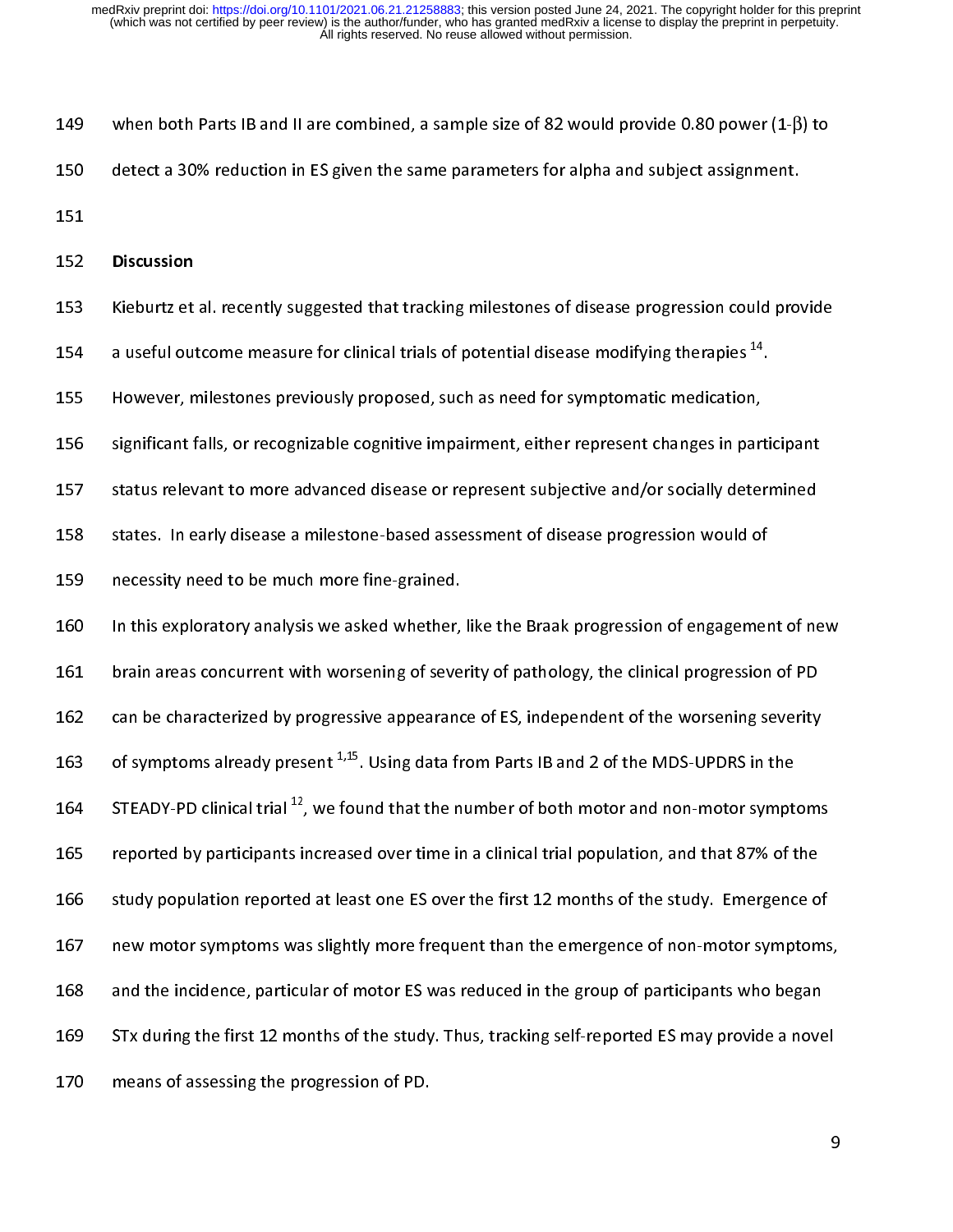$\frac{1}{2}$ a single Patient-Reported Outcome (PRO) measure, can function as a record of milestone<br>173 attainment in the form of appearance of new disease manifestations <sup>16</sup>. Arguably, especially<br>174 early in disease, appearance of a attainment in the form of appearance of new disease manifestations <sup>16</sup>. Arguably, especia<br>174 early in disease, appearance of a new symptom, as occurred in 87% of our participants wi<br>175 the first year of observation, cou attainment in the form of appearance of new disease manifestations <sup>20</sup>. Arguably, especially<br>174 early in disease, appearance of a new symptom, as occurred in 87% of our participants within<br>175 the first year of observati 175 the first year of observation, could be interpreted to represent a significant milestone for mos<br>176 persons suffering from PD. The sensitivity of tracking ES as an outcome measure is reflected by<br>177 the sample size e 176 persons suffering from PD. The sensitivity of tracking ES as an outcome measure is reflected by<br>177 the sample size estimates that less than 100 participants/arm would be required to observe a<br>178 statistically signifi 177 the sample size estimates that less than 100 participants/arm would be required to observe a<br>178 statistically significant effect in a 1-year clinical trial.<br>179 Our work does have limitations. First, our observation i 178 statistically significant effect in a 1-year clinical trial.<br>179 Our work does have limitations. First, our observation is based on a study in which the MDS-<br>180 UPDRS was administered only at yearly intervals. At this 212 Statistically significal trace in a 1-year clinical trial.<br>
179 Our work does have limitations. First, our observatio<br>
180 UPDRS was administered only at yearly intervals. At the<br>
181 the public domain from other clini 183 stability of ES once recorded. For ES to constitute a truly useful outcome measure, one would 181 the public domain from other clinical studies that have administered the MDS-UPDRS more<br>182 frequently than once every 6 or 12 months. Thus, we were unable, for example to assess the<br>183 stability of ES once recorded. 182 frequently than once every 6 or 12 months. Thus, we were unable, for example to assess the<br>183 stability of ES once recorded. For ES to constitute a truly useful outcome measure, one woul<br>184 like to be able to verify 183 stability of ES once recorded. For ES to constitute a truly useful outcome measure, one would<br>184 like to be able to verify stability of ES with observations at consecutive timepoints at least a<br>185 month apart. Thus, 184 like to be able to verify stability of ES with observations at consecutive timepoints at least a<br>185 month apart. Thus, it would be highly desirable to replicate our observations in a database wit<br>186 more-frequent MDS 185 month apart. Thus, it would be highly desirable to replicate our observations in a database v<br>186 more-frequent MDS-UPDRS administration. Secondly, the clinical meaningfulness for<br>187 participants of ES based on the MD more-frequent MDS-UPDRS administration. Secondly, the clinical meaningfulness for<br>187 participants of ES based on the MDS-UPDRS item inventory, while an attractive concept, has yet<br>188 to be verified. Such verification cou more-map and the MDS-UPDRS item inventory, while an attractive conce<br>188 to be verified. Such verification could come either via the traditional scale validation<br>189 clinimetric methodology- use of Delphi panels, cognitive 188 to be verified. Such verification could come either via the traditional scale validation and<br>189 clinimetric methodology- use of Delphi panels, cognitive debriefing, and revalidation, or via<br>190 correlation with patien 189 clinimetric methodology- use of Delphi panels, cognitive debriefing, and revalidation, or v<br>190 correlation with patient self-reported experiences using approaches, such as the Patient F<br>191 of Problems (PROP) proposed 189 correlation with patient self-reported experiences using approaches, such as the Patient Rep of Problems (PROP) proposed by Vinikoor-Ilmer et al. based on data in the Fox Insight database<sup>17</sup>. 191 of Problems (PROP) proposed by Vinikoor-Ilmer et al. based on data in the Fox Insight<br>192 database<sup>17</sup>.<br>10 192 database<sup>17</sup>. 192 database<sup>4</sup>'.<br>**192**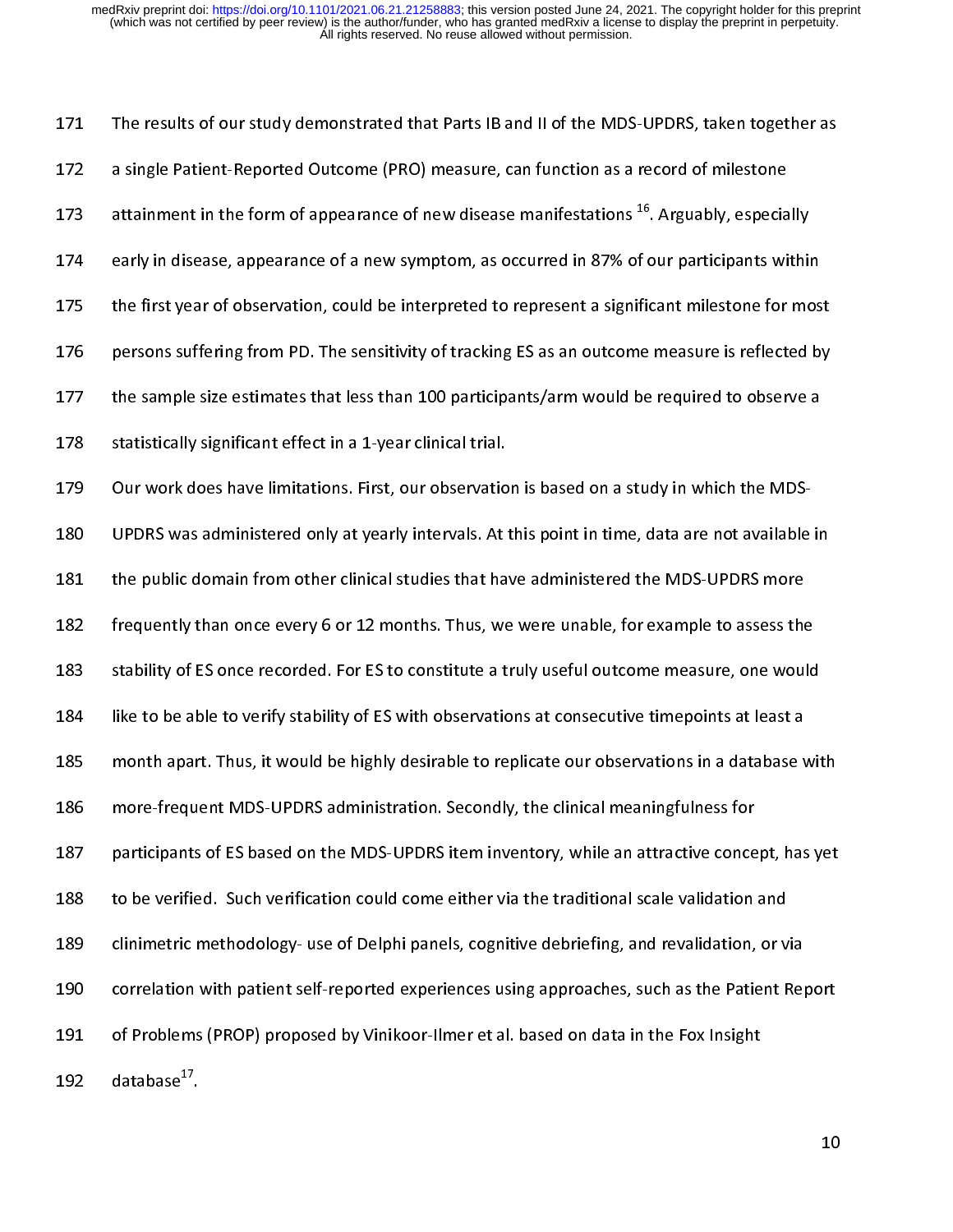| 193 | Finally, we found it interesting to note that the appearance of ES was slightly less frequent in    |
|-----|-----------------------------------------------------------------------------------------------------|
| 194 | study participants, all of whom were naïve to dopaminergic medications at enrollment, who           |
| 195 | began to receive STx during the study. Based on the available data it cannot be determined          |
| 196 | whether either a) STx delayed the onset of ES; b) Participants who started EX paradoxically had     |
| 197 | less ES during the time interval or c) STx masked the severity of ES that were present              |
| 198 | sufficiently to render them unremarkable using the MDS-UPDRS definitions. This topic could be       |
| 199 | a subject for further study. However, as has been reported, initiation of STx is the result of a    |
| 200 | complex medical and often social and economic calculus for individual participants, and factors     |
| 201 | like social circumstances, continuation of employment etc., may be more powerful                    |
| 202 | determinants of STx initiation than emergence of any one or combination of symptoms <sup>18</sup> . |
| 203 |                                                                                                     |
| 204 | <b>Conclusions</b>                                                                                  |
| 205 | New symptoms continue to appear in most PD participants in the first 2 years of PD. Motor ES        |
| 206 | (Part II) were more frequent than non-motor ES (Part IB) among participants initiating              |
| 207 | antiparkinsonian treatment in both 0-12 and 13-24 months of the study. Assessing ES among           |
| 208 | patient-reported experiences of daily living may provide a useful marker for tracking PD            |
| 209 | progression. The concept of tracking ES as a clinical trial outcome measure is worthy of            |
| 210 | exploration in future studies and alternative datasets.                                             |
| 211 |                                                                                                     |
|     |                                                                                                     |
|     |                                                                                                     |
|     |                                                                                                     |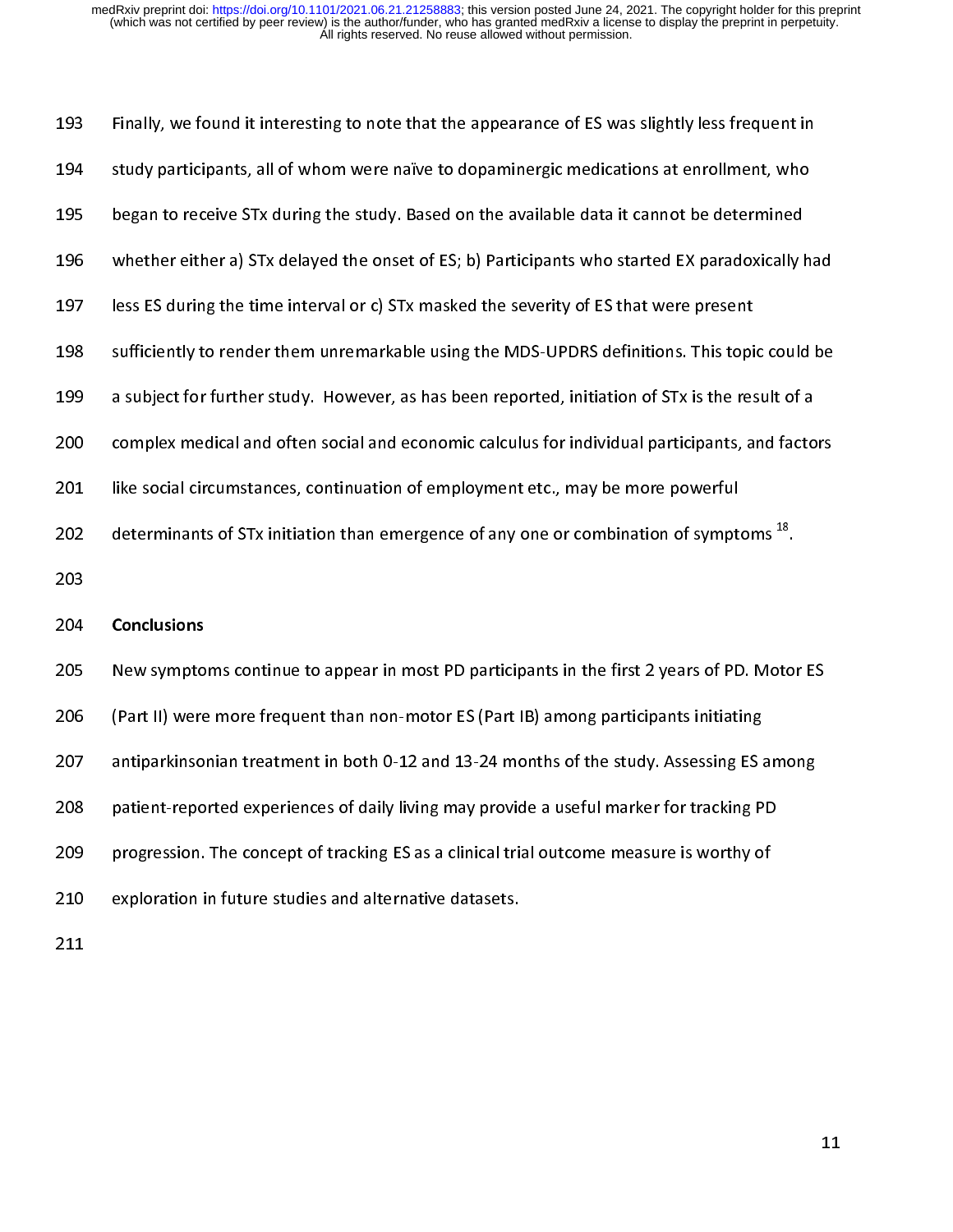# $\frac{1}{2}$ Author Roles

- 
- 2. Statistical Analysis: A. Design, B. Execution, C. Review and Critiq<br>3. Manuscript Preparation: A. Writing of the first draft, B. Review<br>1.S. Tosin: 1A, 1B, 1C, 2A, 2B, 2C, 3A.<br>imuni: 3B.
- 2. Januarium, Januarium, Barcantin, Barcantin, Barcantin, A. Design, B. Review and<br>3. Manuscript Preparation: A. Writing of the first draft, B. Review and<br>1.S. Tosin: 1A, 1B, 1C, 2A, 2B, 2C, 3A.<br>imuni: 3B.<br>Stebbins: 1A, 1B

3. Manuscript Preparation: A. W. Manuscript Preparation: A. W. W. W. Stebbins: 1A, 1B, 2A, 2C, 3B.<br>3. Stebbins: 1A, 1B, 2A, 2C, 3B.<br>3. Cedarbaum: 1A, 1B, 2C, 3B.

- M.H.S. Tosin: 1A, 1B, 1C, 2A, 2B, 2C, 3A. mammara<br>G.T. Stebbins:<br>J.M. Cedarbau<br>Disclosures
- G. M. Cedarbaum: 1A, 1B, 2C, 3B.<br>Disclosures<br>1. Funding Sources and Conflict c

### **Disclosures**

 $\Sigma$ <br>Disclosures<br>1. Funding Sources and Conflict<br>and the authors declare that the  $\begin{bmatrix} 1 & 1 \\ 1 & 1 \\ 1 & 1 \end{bmatrix}$ 

1. Funding Sources and Conflict of Interest: No specific funding was received for this work<br>and the authors declare that there are no conflicts of interest relevant to this work.<br>2. Financial Disclosures for the previous 1 2. Financial Disclosures for the previous 12 months:<br>MHST received grants and research from: Coordination for the Improvement of High<br>Education Personnel (CAPES), International Parkinson and Movement Disorder Socie<br>Renorts 2. Financial Disclosures for the previous 12 months:<br>MHST received grants and research from: Coordinatio<br>Education Personnel (CAPES), International Parkinsor<br>Reports consulting with honoraria from Rush Univers<br>TS in the la MHST received grants and research from: Coordination for the Improvement of Ingher<br>Education Personnel (CAPES), International Parkinson and Movement Disorder Society.<br>Reports consulting with honoraria from Rush University

Reports consulting with honoraria from Rush University Medical Center.<br> **TS** in the last 12 months has served as a consultant for Acadia, Caraway Therapeutics, Critical<br>
Path for Parkinson's Consortium (CPP), Denali, Gener Reports consulting with the term in the consultant for Acadia, Caraway 1<br>Reports in the last 12 months has served as a consultant for Acadia, Caraway 1<br>Path for Parkinson's Consortium (CPP), Denali, General Electric (GE), TS in the last 12 months has served as a consultant for Acadia, caraway Therapeutics, Critical<br>Path for Parkinson's Consortium (CPP), Denali, General Electric (GE), Neuroderm, Sanofi,<br>Sinopia, Sunovion, Roche, Takeda, MJFF Path for Parkinson's Consortium (CPP), Denali, General Electric (GE), Neuroderm, Sanofi,<br>Sinopia, Sunovion, Roche, Takeda, MJFF and Voyager. Dr. Simuni served on the ad board<br>Acadia, Denali, General Electric (GE), Sunovion Sinopia, Sunomia, Sunomia, Markon, Markon, Pager. Dr. Simuni has served as a member of<br>Acadia, Denali, General Electric (GE), Sunovion, Roche. Dr. Simuni has served as a member of<br>the scientific advisory board of Caraway T Acadia, Denalistic advisory board of Caraway Therapeutics, Neuroderm and Sanofi. Dr. Simuni has serientific advisory board of Caraway Therapeutics, Neuroderm and Sanofi. Dr. Simuni has a member of  $\alpha$ the scientific advisory board of Caraway Therapeutics, Neuroderm and Sanofi. Dr. Simulation and Sanofi. Dr. Si<br>Therapeutics, Neuroderm and Sanofice and Sanofice and Sanofice and Sanofice and Sanofice and Sanofice and San<br>T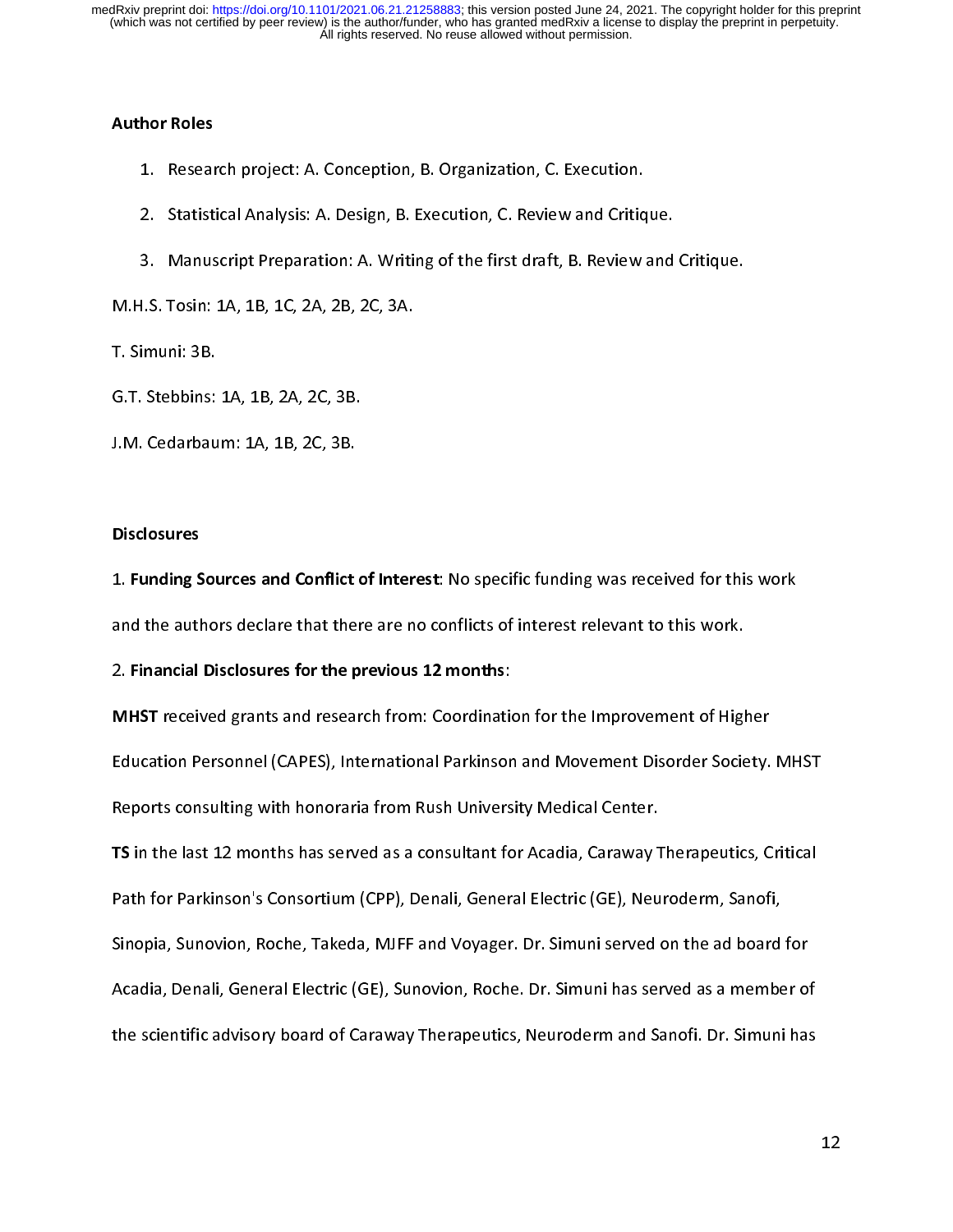r<br>|<br>|

revail, UCB, NINDS, MJFF, Parkinson's Foundation<br> **GTS** reports consulting and advisory board membership with honoraria from: Acadia,<br>
Pharmaceuticals, Adamas Pharmaceuticals, Inc., Biogen, Inc., Ceregene, Inc., CHDI<br>
Mana Frevan, Seb, MNDS, MSFF, Farkinson's Foundation<br>GTS reports consulting and advisory board member<br>Pharmaceuticals, Adamas Pharmaceuticals, Inc., Bic<br>Management, Inc., Cleveland Clinic Foundation, Ing<br>MedGenesis Therapeutix. GTS reports consulting and advisory board membership with honoraria from: Acadia,<br>Pharmaceuticals, Adamas Pharmaceuticals, Inc., Biogen, Inc., Ceregene, Inc., CHDI<br>Management, Inc., Cleveland Clinic Foundation, Ingenix Pha Management, Inc., Cleveland Clinic Foundation, Ingenix Pharmaceutical Services (is<br>MedGenesis Therapeutix, Inc., Neurocrine Biosciences, Inc., Pfizer, Inc., Tools-4-Pa<br>Ultragenyx, Inc., and the Sunshine Care Foundation. GT MedGenesis Therapeutix, Inc., Neurocrine Biosciences, Inc., Pfizer, Inc., Tools-4-Patients,<br>MedGenesis Therapeutix, Inc., Neurocrine Biosciences, Inc., Pfizer, Inc., Tools-4-Patients,<br>Ultragenyx, Inc., and the Sunshine Car MEDERGENESIS THER<sub>perator</sub>, Inc., Therapeutical Economics, Inc., Therapida, Inc., Inc., Inc., Inc., Inc., Inc., I<br>Mational Institutes of Health, Department of Defense, Michael J. Fox Foundation for Parki<br>Research, Dystonia Ultragenties of Health, Department of Defense, Michael J. Fox Foundation for Parkinson<br>Research, Dystonia Coalition, CHDI, Cleveland Clinic Foundation, International Parkinson and<br>Movement Disorder Society, and CBD Solutio National Institutional Collisticity, Department of Detaile, Michael Area, Michael J. Foundational Parkinson and<br>Novement Disorder Society, and CBD Solutions. GTS reports honoraria from: International<br>Parkinson and Movement Movement Disorder Society, and CBD Solutions. GTS reports honoraria from: International<br>Parkinson and Movement Disorder Society, American Academy of Neurology, Michael J. Fox<br>Foundation for Parkinson's Research, Food and D Parkinson and Movement Disorder Society, American Academy of Neurology, Michael J. Fox<br>Foundation for Parkinson's Research, Food and Drug Administration, National Institutes of<br>Health, and the Alzheimer's Association. GTS Parkinson and Movement Disorder Disord, Machinemy and Morenter Captions<br>Proundation for Parkinson's Research, Food and Drug Administration, National Institutes of<br>Health, and the Alzheimer's Association. GTS received salar Foulth, and the Alzheimer's Association. GTS received salary from Rush University Medical<br>Center.<br>JMC receives salary support from Coeruleus Clinical Sciences LLC and Yale Medical School.<br>has received honoraria from the Ch

Health, and the Alzheimer's Association. GTS received salary from Rush University Medical<br>Center.<br>JMC receives salary support from Coeruleus Clinical Sciences LLC and Yale Medical School.<br>has received honoraria from the Ch JMC rec<br>JMC rec<br>has rece<br>Foundat<br>Ethical ( Jame receives salary support from Coeruleus Clinical Sciences LLC and Tale Medical School. The<br>has received honoraria from the Charcot Marie Tooth Research Foundation, the Michael J Fox<br>Foundation, and the National Institu

has received honoraria from the Charcot Marie Tooth Research Poundation, and the National Institutes of Health.<br>Ethical Compliance Statement<br>We confirm that we have read the Journal's position on issues involved in ethical Ethical Compliance Statement<br>We confirm that we have read the Journal's position<br>and affirm that this work is consistent with those g<br>analysis and therefore did not need ethical approv Ethical Compliance Statement<br>We confirm that we have read<br>and affirm that this work is con<br>analysis and therefore did not r and affirm that this work is consistent with those guidelines. This is a study of secondary data<br>analysis and therefore did not need ethical approval. analysis and therefore did not need ethical approval.<br>Analysis and therefore did not need ethical approval. analysis and therefore did not need ethical approval.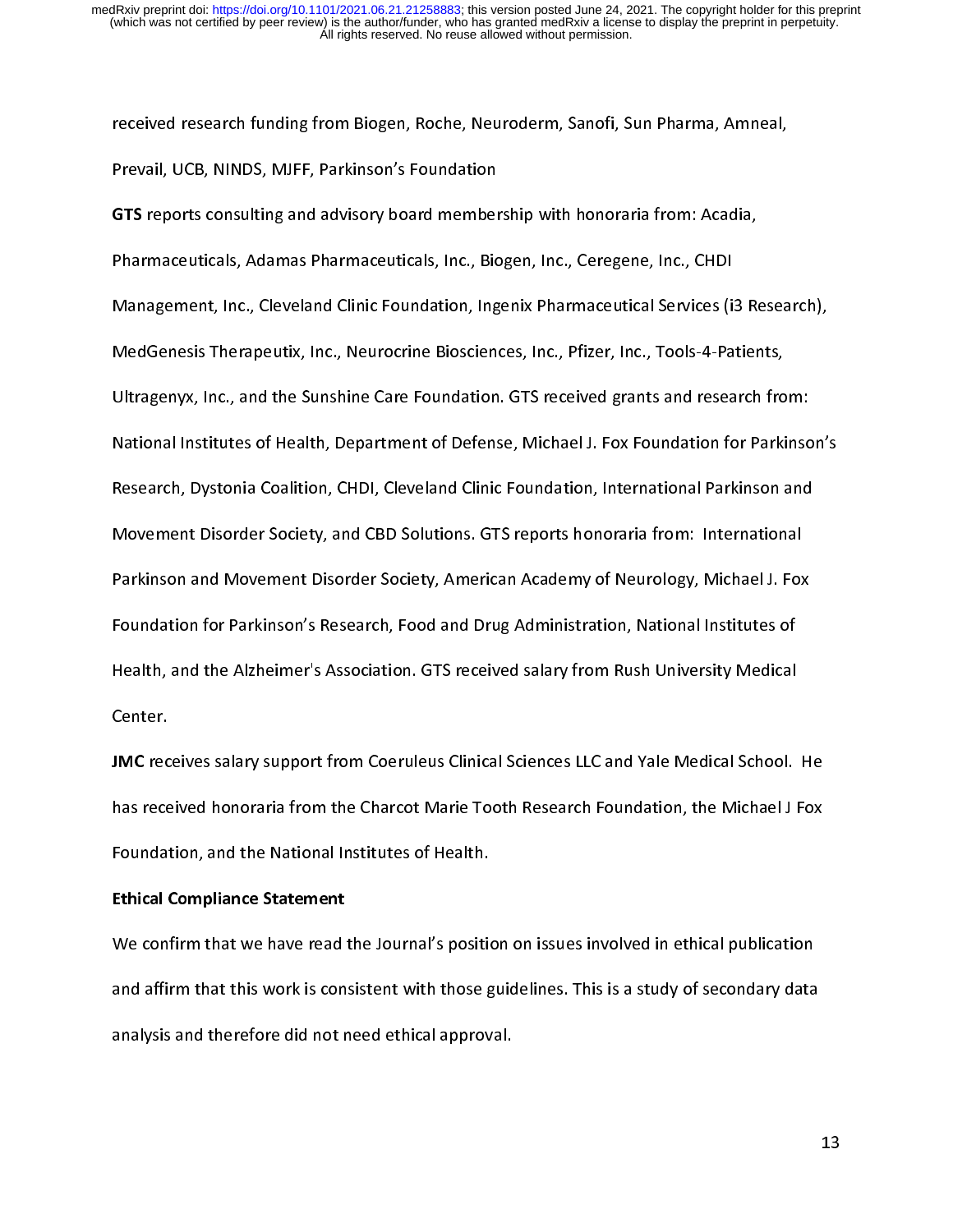## References

- $\begin{bmatrix} 1 \\ 1 \end{bmatrix}$  $1.$
- pathology related to sporadic Parkinson's disease. Neurobiol Aging. 2003;24(2):197–2<br>2. Holden SK, Finseth T, Sillau SH, Berman BD. Progression of MDS-UPDRS Scores Over Fi<br>1. Years in De Novo Parkinson Disease from the Par pathology related to sponalism relation to all anti-terms (anglo-2004);24(2):24(2):24(2):24):221.<br>Holden SK, Finseth T, Sillau SH, Berman BD. Progression of MDS-UPDRS Scores Over Five<br>Years in De Novo Parkinson Disease fro 2. Years in De Novo Parkinson Disease from the Parkinson's Progression Markers Initiative<br>Cohort. Mov Disord Clin Pract. 2018;5(1):47–53.<br>3. Regnault A, Boroojerdi B, Meunier J, Bani M, Morel T, Cano S. Does the MDS-UPDRS<br>
- Years in De Novo Parkinson Disease from the Parkinson Progression Institute Initiative<br>Cohort. Mov Disord Clin Pract. 2018;5(1):47–53.<br>Regnault A, Boroojerdi B, Meunier J, Bani M, Morel T, Cano S. Does the MDS-UPDRS<br>provid Constanting Disord Clinian Courts, Degnault A, Boroojerdi B, Meunier J, Bani M, Mo<br>provide the precision to assess progression in ea<br>the Parkinson's progression marker initiative coh<br>Vu TC. Nutt JG. Holford NHG. Progressio 3. Provide the precision to assess progression in early Parkinson's disease? Learnings fr<br>the Parkinson's progression marker initiative cohort. J Neurol. 2019;266(8):1927–36.<br>4. Vu TC, Nutt JG, Holford NHG. Progression of
- provide the precision to assess progression to any predict of the parkinson's progression marker initiative cohort. J Neurol. 2019;266(8):1927–36.<br>Vu TC, Nutt JG, Holford NHG. Progression of motor and nonmotor features of Vu TC, Nutt JG, Holford NHG. Progression of motor and nonmotor features of Parkins<br>disease and their response to treatment. Br J Clin Pharmacol. 2012;74(2):267–83.<br>McCann H, Cartwright H, Halliday GM. Neuropathology of  $\$
- disease and their response to treatment. Br J Clin Pharmacol. 2012;74(2):267–83.<br>
5. McCann H, Cartwright H, Halliday GM. Neuropathology of  $\alpha$ -synuclein propagation and<br>
braak hypothesis. Mov Disord. 2016;31(2):152–60.<br> disease and the trap their response to treatment. Br J Clin Pharmacol. 2012, 2012<br>McCann H, Cartwright H, Halliday GM. Neuropathology of α-synuclein propagation<br>braak hypothesis. Mov Disord. 2016;31(2):152–60.<br>Lawrence BJ
- 5. Braak hypothesis. Mov Disord. 2016;31(2):152–60.<br>5. Lawrence BJ, Gasson N, Kane R, Bucks RS, Loftus AM. Activities of daily living, depression<br>3. Strupp J. Kunde A. Galushko M. Voltz R. Golla H. Severely Affected by Par braak hypothesis. Mov Disord. 2016;31(2):152–60.<br>Lawrence BJ, Gasson N, Kane R, Bucks RS, Loftus AM. Activities of daily living, depression,<br>and quality of life in Parkinson's disease. PLoS One. 2014;9(7):e102294.<br>Strupp J
- and quality of life in Parkinson's disease. PLoS One. 2014;9(7):e102294.<br>7. Strupp J, Kunde A, Galushko M, Voltz R, Golla H. Severely Affected by Parkinson Disease:<br>The Patient's View and Implications for Palliative Care. and J.<br>Strupp J, Kunde A, Galushko M, Voltz R, Golla H. Severely Affected by Pa<br>The Patient's View and Implications for Palliative Care. Am J Hosp Palliat<br>2018;35(4):579–85.<br>Fox S. Cashell A. Kernohan WG. Lynch M. McGlade The Patient's View and Implications for Palliative Care. Am J Hosp Palliat Med.<br>2018;35(4):579–85.<br>8. Fox S, Cashell A, Kernohan WG, Lynch M, McGlade C, O'Brien T, et al. Palliative care for<br>Parkinson's disease: Patient an
- The Patient Constant Constant Constants (2018;35(4):579–85.<br>The Satisface Care. Am Anti-Finish Patient Specifications for Palliative Parkinson's disease: Patient and carer's perspectives explored through qualitations inter Fox S, Cashell A, Keri<br>Parkinson's disease:<br>interview. Palliat Me<br>Pires AO. Teixeira FG 8. Fox S, Cashell A, McMellan Wey, Lynch M, McGlade C, O'Brien C, O'Brien Milane Cancerer<br>Parkinson's disease: Patient and carer's perspectives explored through qualitative<br>interview. Palliat Med. 2017 Jul 28;31(7):634–41. interview. Palliat Med. 2017 Jul 28;31(7):634–41.<br>Pires AO, Teixeira FG, Mendes-Pinheiro B, Serra SC, Sousa N, Salgado AJ. Old and n
- Pires AO, Teixeira FG, Mendes-Pinheiro B, Serra So.<br>Pires AO, Teixeira FG, Mendes-Pinheiro B, Serra So. 9. Pires AO, Teixeira FG, Mendes-Pinheiro B, Serra SC, Sousa N, Salgado AJ. Old and new

14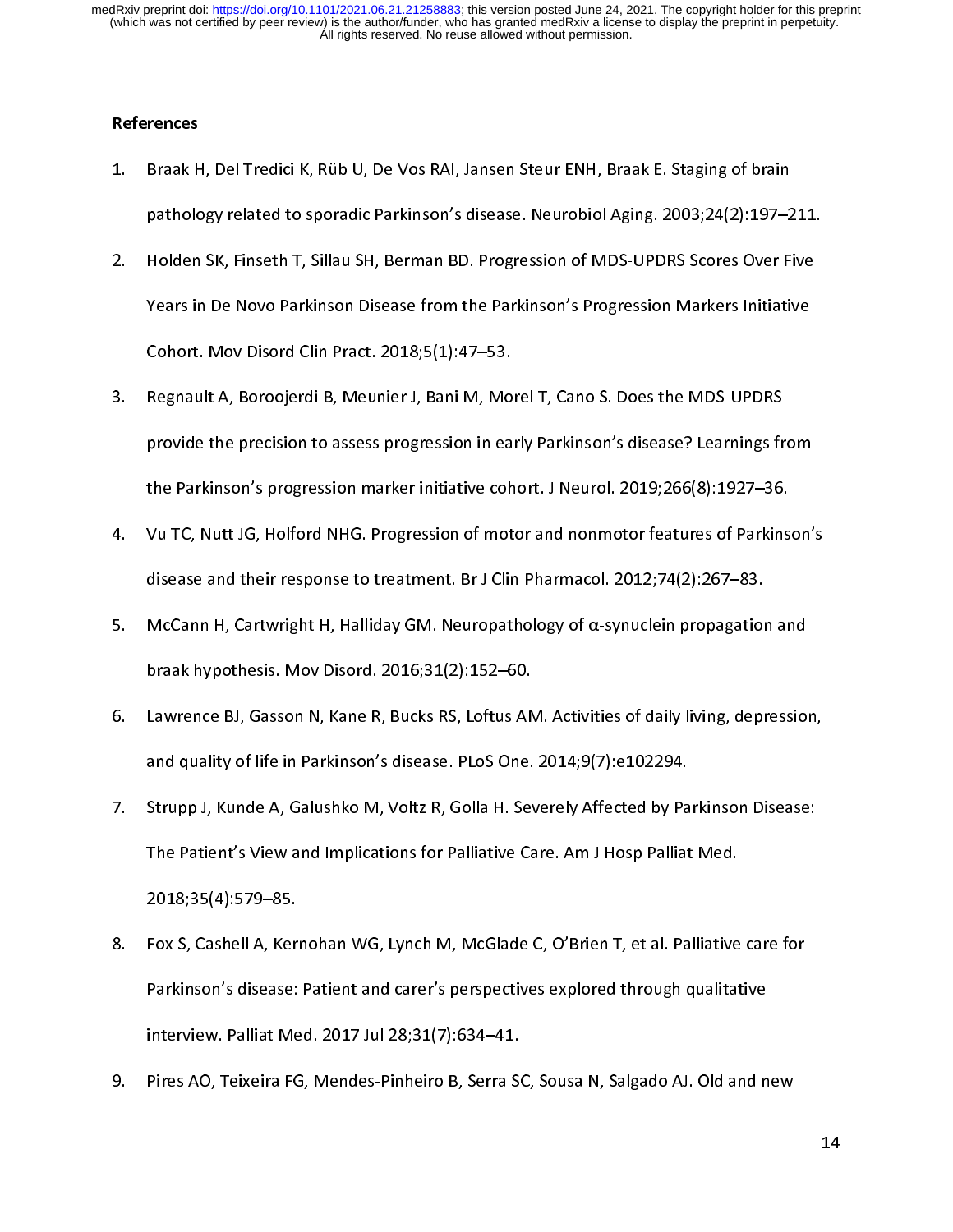- $\frac{1}{2}$ van Uem JMT, Marinus J, Canning C, van Lummel R, Dodel R, Liepelt-Scarfone I, et<br>Health-Related Quality of Life in patients with Parkinson's disease-A systematic re<br>based on the ICF model. Neurosci Biobehav Rev. 2016;61(5) 10. validary of the in patients with Parkinson's disease-A systematic revies<br>
based on the ICF model. Neurosci Biobehav Rev. 2016;61(5):26–34.<br>
11. Tariot P, Lyketsos C, Crans G, Cedarbaum J, Hernandez C, Abushakra S. The
- Headth Markinson Quality of Life in patients with Cambridge interacting patients with Parkinson's Diseased on the ICF model. Neurosci Biobehav Rev. 2016;61(5):26–34.<br>Tariot P, Lyketsos C, Crans G, Cedarbaum J, Hernandez C, Tariot P, Lyketsos C, Crans G, Cedarbaum J, Hernandez C, Abushakra<br>ELND005 (Scyllo-Inositol) on Emergence of Neuropsychiatric Sympto<br>Mild/Moderate Alzheimers Disease: Results from a 78-Week Phase :<br>Neurology. 2012:78(1 Sup 11. Tariot P, Lyketter P, Learn Barnett, J. Arthur L. J. Arthur L. C. Microsofter C.<br>11. ELND005 (Scyllo-Inositol) on Emergence of Neuropsychiatric Symptoms (NPS) in<br>12. Biglan KM. Oakes D. Lang AE. Hauser RA. Hodgeman K. ELND COMPART (SP) ON EMONG PROVIDENT PROVIDENT (SP) IN<br>Mild/Moderate Alzheimers Disease: Results from a 78-Week Phase 2 Study (P04.<br>Neurology. 2012;78(1 Supplement):P04.215 LP-P04.215.<br>Biglan KM, Oakes D, Lang AE, Hauser R
- /<br>Neurology. 2012;78(1 Supplement):P04.215 LP-P04.215.<br>Biglan KM, Oakes D, Lang AE, Hauser RA, Hodgeman K, Greco B, et al. A novel design of<br>Phase III trial of isradipine in early Parkinson disease (STEADY-PD III). Ann Cli Neurology: 2012;78(2011);1912;1912;2012;2012;2013;8<br>Biglan KM, Oakes D, Lang AE, Hauser RA, Hodgeman K, G<br>Phase III trial of isradipine in early Parkinson disease (STE<br>Neurol. 2017;4(6):360–8.<br>Simuni T. Isradipine versus p 12. Bigland Bhase III trial of isradipine in early Parkinson disease (STEADY-PD III). Ann Clin Transl<br>Neurol. 2017;4(6):360–8.<br>13. Simuni T. Isradipine versus placebo in early Parkinson disease a randomized trial. Ann<br>Inte
- Neurol. 2017;4(6):360–8.<br>Phase III trial of isradipine versus placebo in early Parkinson disease a randomized trial. Ann Intern Med. 2020;172(9):591–8.<br>Phase III<br>Kieburtz K. Katz R. McGarry A. Olanow CW. A New Approach to Neuron 2024, <sub>1, 2,</sub> 2018<br>Simuni T. Isradipine versu<br>Intern Med. 2020; 172(9):!<br>Kieburtz K, Katz R, McGarı<br>Disease-Modifving Therar
- 13. Intern Med. 2020;172(9):591–8.<br>14. Kieburtz K, Katz R, McGarry A, Olanow CW. A New Approach to the Development of<br>Disease-Modifying Therapies for PD; Fighting Another Pandemic. Mov Disord.<br>2021:36(1):59–63. Intern Med. 2020;2021;42(9):2221:<br>Internal Media R. McGarry A, Ol<br>Disease-Modifying Therapies for<br>2021;36(1):59–63.<br>Jellinger KA. Is Braak staging valid 14. Kieburtz K, Kieburt, Kieburtz Carry A, Olanow Current Current of the Development of<br>Disease-Modifying Therapies for PD; Fighting Another Pandemic. Mov Disord.<br>2021;36(1):59–63.<br>15. Jellinger KA. Is Braak staging valid
- 2021;36(1):59–63.<br>Jellinger KA. Is Braak staging valid for all types of Parkinson's disease? J Neural<br>2018;0(0):1–9.<br>Kane PB. Beniamin DM. Barker RA. Lang AE. Sherer T. Kimmelman J. Comparis 2020,2020<br>2018;0(0):1–9.<br>2018;0(0):1–9.<br>Kane PB, Benjamin<br>and Expert Percept
- 2018;0(0):1–9.<br>16. Kane PB, Benjamin DM, Barker RA, Lang AE, Sherer T, Kimmelman J. Comparison of Pati<br>16. Kane PB, Benjamin DM, Barker RA, Lang AE, Sherer T, Kimmelman J. Comparison of Pati<br>19. Mov Disord. 2021 Jan:36(1): Xane PB, Benja<br>2018: 20<br>20 Mov Disord.<br>20<br>20 Vinikoor-Imler 16. Kane PB, Benjamin DM, Barker RA, Barker R, Kammelman D. Comparison's Disease.<br>
16. Kane Parkinson's Disease.<br>
16. Kimikoor-Imler L, Arbatti L, Hosamath A, Sapir I, Shirvan J, Maserejian N, et al. Cross-Mov Disord. 2021 Jan;36(1):171–7.<br>Vinikoor-Imler L, Arbatti L, Hosamath A, Sapir I, Shirvan J, Maserejian N, et al. Cross-<br>.
- Mov Disord. 2022 Jan<sub>;</sub>36(1<sub>)</sub>:271–7.17<br>Vinikoor-Imler L, Arbatti L, Hosamat<br>.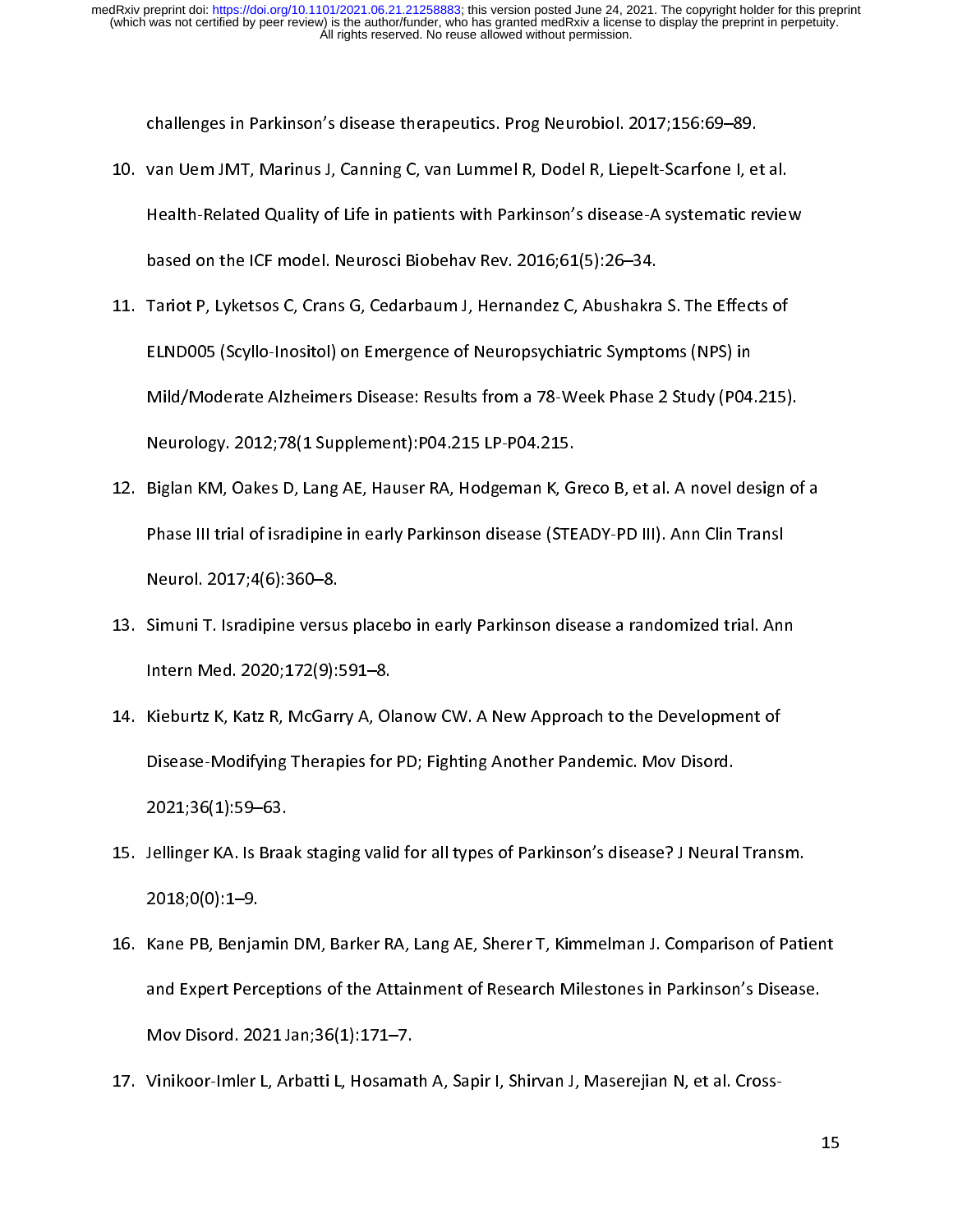Sectional Profile of Most Bothersome Problems as Reported Directly by Individuals with<br>Parkinson's Disease. In: 2697. Neurology; 2021. p. 15 Supplement.<br>LeWitt P, Oakes D, Cui L. The need for levodopa as an end point of P

 $\frac{1}{2}$ 18. LeWitt P, Oakes D, Cui L. The need for levodopa as an end point of Parkinson's disease

progression in a clinical trial of selegiline and  $\alpha$ -tocopherol. Mov Disord. 1997;12(2):18. progression in a clinical trial of selection in a clinical trial of selection in a clinical trial of selection<br>The contract of selection in a clinical trial of selection in a clinical trial of selection in a clinical tria<br>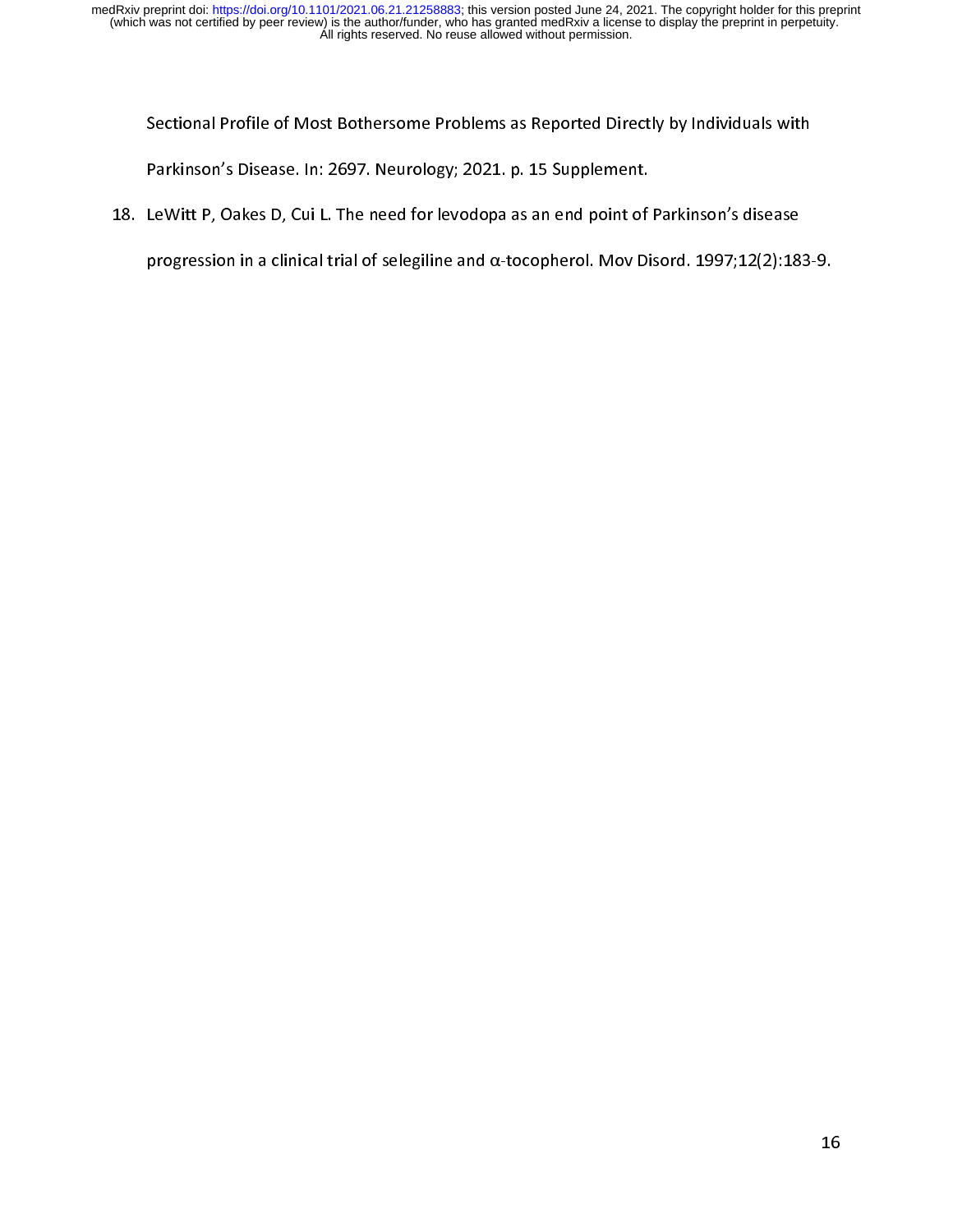Table 1. Emergent symptoms in participants with or without antiparkinsonian therapy measured by MDS-UPDRS Parts IB and II according to the follow-up visit

|                    |                            |            |                               |                                 |                            | 0 to 12 Months (n of patients=331, 100%)  |                               |                                 |                     |                                       |                               |                                   |                       |
|--------------------|----------------------------|------------|-------------------------------|---------------------------------|----------------------------|-------------------------------------------|-------------------------------|---------------------------------|---------------------|---------------------------------------|-------------------------------|-----------------------------------|-----------------------|
|                    |                            |            | STx-Yes                       |                                 | STx-No                     |                                           |                               |                                 |                     |                                       | Binomial                      |                                   |                       |
|                    | (n of patients=182, 55.0%) |            |                               |                                 | (n of patients=149, 45.0%) |                                           |                               |                                 | Total of            |                                       | Test for                      | Mann-                             |                       |
| <b>MDS-UPDRS</b>   | N of<br>Patients<br>(%)    | N of ES    | ES<br>Median<br>(Min-<br>Max) | Average of<br>ES per<br>patient | N of<br>Patients<br>(%)    | N of ES                                   | ES<br>Median<br>(Min-<br>Max) | Average of<br>ES per<br>patient | with ES<br>(%)      | <b>Total of ES</b><br>patients<br>(%) | Patients<br>STx Yes vs.<br>No | Whitney Z-<br>score<br>(Patients) | p-value<br>(Patients) |
| <b>ES-Part IB</b>  | 108 (56.8)                 | 179 (56.3) | $1(0-4)$                      | 0.98                            | 82 (43.2)                  | 139 (43.7)                                | $1(0-6)$                      | 0.93                            | 190 (57.4)          | 318 (100.0)                           | 0.069                         | $-0.86$                           | 0.389                 |
| ES-Part II         | 142 (56.8)                 | 386 (61.8) | $2(0-7)$                      | 2.12                            | 108 (43.2)                 | 239 (38.2)                                | $2(0-9)$                      | 1.6                             | 250 (75.5)          | 625 (100.0)                           | 0.037                         | $-2.38$                           | 0.017                 |
| ES-Parts IB and II | 162 (56.3)                 | 565 (59.9) | $3(0-11)$                     | 3.1                             | 126 (43.8)                 | 378 (40.0)                                | $2(0-12)$                     | 2.54                            | 288 (87.0)          | 943 (100.0)                           | 0.039                         | $-2.19$                           | 0.028                 |
|                    |                            |            |                               |                                 |                            | 13 to 24 Months (n of patients=148, 100%) |                               |                                 |                     |                                       |                               |                                   |                       |
|                    | STx-Yes                    |            |                               |                                 | STx-No                     |                                           |                               |                                 |                     |                                       |                               |                                   |                       |
|                    | $(n=62, 41.9%)$            |            |                               |                                 | $(n=86, 58.1%)$            |                                           |                               |                                 | Total of            |                                       |                               | Mann-                             |                       |
| <b>MDS-UPDRS</b>   | N of<br>Patients<br>(%)    | N of ES    | ES<br>Median<br>(Min-<br>Max) | Average of<br>ES per<br>patient | N of<br>Patients<br>(%)    | N of ES                                   | ES<br>Median<br>(Min-<br>Max) | Average of<br>ES per<br>patient | Patients<br>with ES | <b>Total of ES</b><br>(%)             | <b>Binomial</b><br>Test       | Whitney Z-<br>score<br>(Patients) | p-value<br>(Patients) |
| <b>ES-Part IB</b>  | 25 (40.3)                  | 37(41.1)   | $1(0-5)$                      | 0.60                            | 37 (59.7)                  | 53 (58.9)                                 | $1(0-3)$                      | 0.62                            | 62 (41.9)           | 90 (100.0)                            | 0.162                         | $-0.33$                           | 0.738                 |
| ES-Part II         | 46 (46.5)                  | 120 (53.3) | $2(0-7)$                      | 1.94                            | 53 (53.5)                  | 105 (46.6)                                | $2(0-6)$                      | 1.22                            | 99 (29.9)           | 225 (100.0)                           | 0.547                         | $-2.25$                           | 0.024                 |
| ES-Parts IB and II | 49 (43.0)                  | 157 (49.8) | $3(0-12)$                     | 2.53                            | 65 (57.0)                  | 158 (50.2)                                | $2(0-8)$                      | 1.84                            | 114 (77.0)          | 315 (100.0)                           | 0.16                          | $-1.529$                          | 0.126                 |

STx: Symptomatic treatment starting during the interval | ES: Emergent symptoms